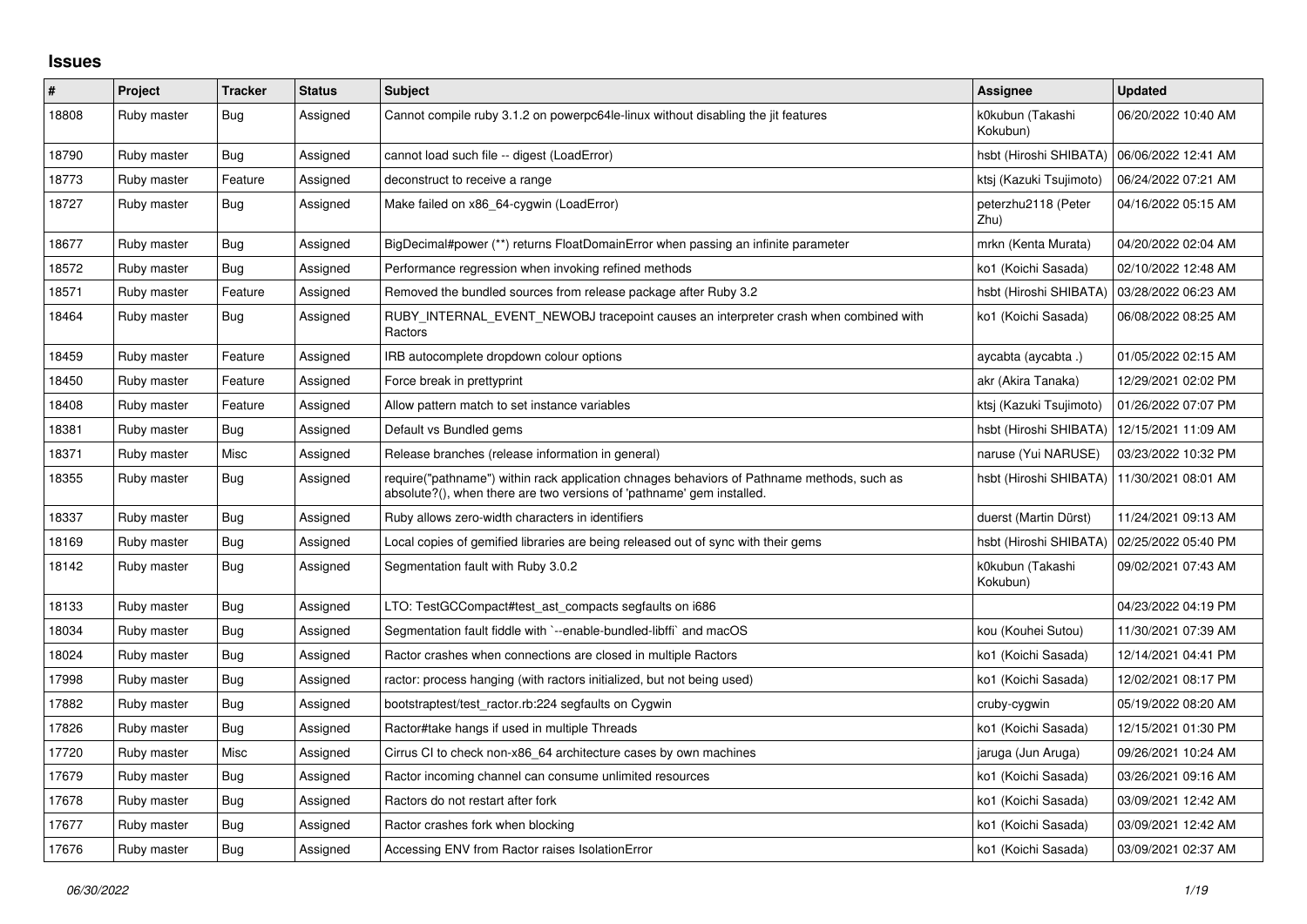| $\vert$ # | Project     | <b>Tracker</b> | <b>Status</b> | <b>Subject</b>                                                                                  | Assignee                      | <b>Updated</b>      |
|-----------|-------------|----------------|---------------|-------------------------------------------------------------------------------------------------|-------------------------------|---------------------|
| 17664     | Ruby master | Bug            | Assigned      | Behavior of sockets changed in Ruby 3.0 to non-blocking                                         | ioquatix (Samuel<br>Williams) | 07/12/2021 10:28 AM |
| 17662     | Ruby master | Misc           | Assigned      | The heredoc pattern used in tests does not syntax highlight correctly in many editors           | nobu (Nobuyoshi<br>Nakada)    | 06/30/2021 12:54 PM |
| 17638     | Ruby master | Feature        | Assigned      | Support backtracing with the libbacktrace library                                               | naruse (Yui NARUSE)           | 03/05/2021 03:40 PM |
| 17593     | Ruby master | Feature        | Assigned      | load iseg eval should override the ISeg path                                                    | ko1 (Koichi Sasada)           | 02/16/2021 08:27 AM |
| 17578     | Ruby master | Bug            | Assigned      | mkmf experimental C++ Support                                                                   | nobu (Nobuyoshi<br>Nakada)    | 01/27/2021 03:51 AM |
| 17516     | Ruby master | Bug            | Assigned      | forking in a ractor causes Ruby to crash                                                        | ko1 (Koichi Sasada)           | 11/30/2021 05:26 AM |
| 17478     | Ruby master | <b>Bug</b>     | Assigned      | Ruby3.0 is slower than Ruby2.7.2 when parsing a large CSV file                                  | kou (Kouhei Sutou)            | 11/24/2021 05:12 AM |
| 17376     | Ruby master | Misc           | Assigned      | Reduce number of GitHub Actions                                                                 | shyouhei (Shyouhei<br>Urabe)  | 12/10/2020 11:50 AM |
| 17363     | Ruby master | Feature        | Assigned      | Timeouts                                                                                        | ko1 (Koichi Sasada)           | 05/14/2022 09:06 AM |
| 17355     | Ruby master | Feature        | Assigned      | Using same set of names in or-patterns (pattern matching with $Foo(x)   Bar(x)$ )               | ktsj (Kazuki Tsujimoto)       | 09/13/2021 09:11 AM |
| 17339     | Ruby master | Feature        | Assigned      | Semantic grouping with BigDecimal#to_s                                                          | mrkn (Kenta Murata)           | 12/20/2021 12:39 PM |
| 17297     | Ruby master | Feature        | Assigned      | Feature: Introduce Pathname.mktmpdir                                                            | akr (Akira Tanaka)            | 08/30/2021 06:51 AM |
| 17296     | Ruby master | Feature        | Assigned      | Feature: Pathname#chmod use FileUtils.chmod instead of File                                     | akr (Akira Tanaka)            | 08/30/2021 06:51 AM |
| 17295     | Ruby master | Feature        | Assigned      | Feature: Create a directory and file with Pathname#touch                                        | akr (Akira Tanaka)            | 09/28/2021 01:20 AM |
| 17294     | Ruby master | Feature        | Assigned      | Feature: Allow method chaining with Pathname#mkpath Pathname#rmtree                             | akr (Akira Tanaka)            | 08/30/2021 06:52 AM |
| 17291     | Ruby master | Feature        | Assigned      | Optimize __send__ call                                                                          | matz (Yukihiro<br>Matsumoto)  | 01/12/2021 05:47 AM |
| 17289     | Ruby master | Bug            | Assigned      | Time#strftime occurs Segmentation Fault on ruby-2.7.2p137                                       | shyouhei (Shyouhei<br>Urabe)  | 11/05/2020 07:57 AM |
| 17196     | Ruby master | Bug            | Assigned      | Segmentation Fault with Socket#close in Ractors                                                 | ko1 (Koichi Sasada)           | 03/20/2022 01:52 PM |
| 17111     | Ruby master | Feature        | Assigned      | Improve performance of Net::HTTPHeader#set_form by 40%                                          | naruse (Yui NARUSE)           | 08/10/2020 05:36 AM |
| 16963     | Ruby master | Feature        | Assigned      | Remove English.rb from Ruby 2.8/3.0                                                             | hsbt (Hiroshi SHIBATA)        | 06/19/2020 09:48 AM |
| 16951     | Ruby master | Bug            | Assigned      | Consistently referer dependencies                                                               | hsbt (Hiroshi SHIBATA)        | 06/17/2021 06:15 AM |
| 16937     | Ruby master | Feature        | Assigned      | Add DNS over HTTP to Resolv                                                                     | akr (Akira Tanaka)            | 12/10/2020 09:15 AM |
| 16842     | Ruby master | Bug            | Assigned      | inspect` prints the UTF-8 character U+0085 (NEXT LINE) verbatim even though it is not printable | duerst (Martin Dürst)         | 02/26/2021 05:43 AM |
| 16836     | Ruby master | <b>Bug</b>     | Assigned      | configure-time LDFLAGS leak into ruby pkg-config file                                           | nobu (Nobuyoshi<br>Nakada)    | 08/14/2021 09:10 AM |
| 16819     | Ruby master | <b>Bug</b>     | Assigned      | Line reporting off by one when reporting line of a hash?                                        | ko1 (Koichi Sasada)           | 06/16/2020 05:57 PM |
| 16805     | Ruby master | Misc           | Assigned      | Coroutine's license is unclear                                                                  | ReiOdaira (Rei Odaira)        | 07/01/2021 10:09 PM |
| 16776     | Ruby master | <b>Bug</b>     | Assigned      | Regression in coverage library                                                                  | ko1 (Koichi Sasada)           | 11/24/2021 07:26 AM |
| 16747     | Ruby master | Misc           | Assigned      | Repository reorganization request                                                               | nobu (Nobuyoshi<br>Nakada)    | 05/22/2020 01:30 PM |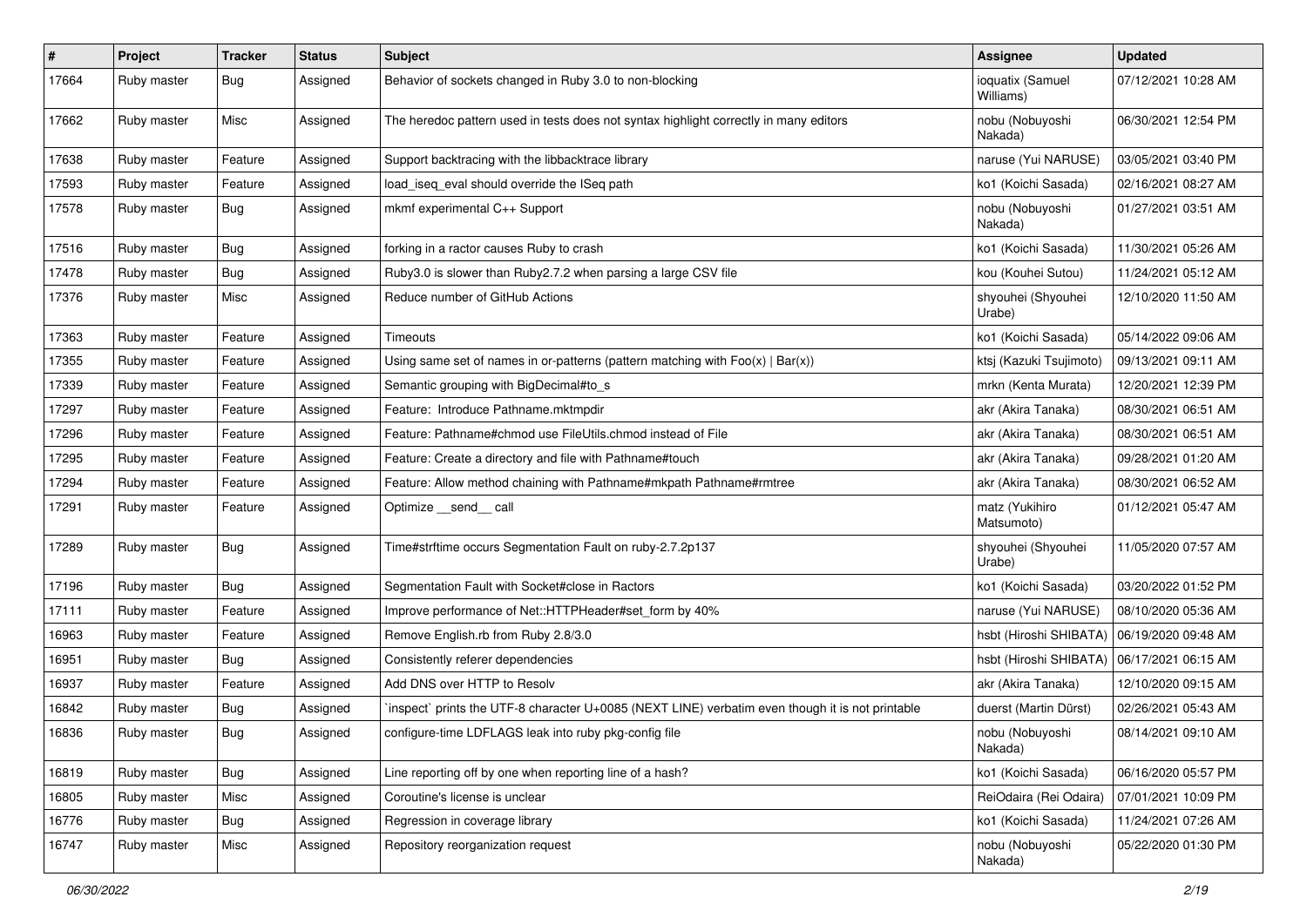| $\pmb{\#}$ | Project     | <b>Tracker</b> | <b>Status</b> | <b>Subject</b>                                                                                                            | <b>Assignee</b>                   | <b>Updated</b>      |
|------------|-------------|----------------|---------------|---------------------------------------------------------------------------------------------------------------------------|-----------------------------------|---------------------|
| 16694      | Ruby master | Bug            | Assigned      | JIT vs hardened GCC with PCH                                                                                              | k0kubun (Takashi<br>Kokubun)      | 02/02/2021 07:38 AM |
| 16630      | Ruby master | Misc           | Assigned      | Deprecate pub/ruby/*snapshot* and use pub/ruby/snapshot/* instead                                                         | matz (Yukihiro<br>Matsumoto)      | 02/27/2020 09:52 AM |
| 16512      | Ruby master | Misc           | Assigned      | Improving `www.ruby-lang.org` reference by merging with `rubyreferences.github.io`                                        | zverok (Victor<br>Shepelev)       | 02/01/2022 12:28 PM |
| 16497      | Ruby master | Bug            | Assigned      | StringIO#internal_encoding is broken (more severely in 2.7)                                                               | nobu (Nobuyoshi<br>Nakada)        | 10/26/2021 04:31 PM |
| 16461      | Ruby master | Feature        | Assigned      | Proc#using                                                                                                                | matz (Yukihiro<br>Matsumoto)      | 12/10/2020 09:10 AM |
| 16350      | Ruby master | Feature        | Assigned      | ArithmeticSequence#member? can result in infinite loop                                                                    | mrkn (Kenta Murata)               | 05/29/2020 10:26 PM |
| 16124      | Ruby master | Misc           | Assigned      | Let the transient heap belong to objspace                                                                                 | ko1 (Koichi Sasada)               | 11/18/2019 08:48 AM |
| 16027      | Ruby master | Feature        | Assigned      | Update Ruby's dtrace / USDT API to match what is exposed via the TracePoint API                                           | ko1 (Koichi Sasada)               | 08/03/2019 02:41 AM |
| 16025      | Ruby master | Misc           | Assigned      | 'st_check_for_sizeof_st_index_t' declared as array with a negative size (emscripten)                                      | nobu (Nobuyoshi<br>Nakada)        | 07/30/2019 11:20 AM |
| 16012      | Ruby master | Feature        | Assigned      | Add a (small) test-install suite?                                                                                         | hsbt (Hiroshi SHIBATA)            | 07/30/2019 08:13 AM |
| 15939      | Ruby master | Feature        | Assigned      | Dump symbols reference to their fstr in ObjectSpace.dump()                                                                | ko1 (Koichi Sasada)               | 08/08/2019 09:38 PM |
| 15878      | Ruby master | Feature        | Assigned      | Make exit faster by not running GC                                                                                        | ko1 (Koichi Sasada)               | 07/29/2019 07:48 AM |
| 15806      | Ruby master | Misc           | Assigned      | Explicitly initialise encodings on init to remove branches on encoding lookup                                             | nobu (Nobuyoshi<br>Nakada)        | 08/29/2019 04:29 AM |
| 15628      | Ruby master | Feature        | Assigned      | init_inetsock_internal should fallback to IPv4 if IPv6 is unreachable                                                     | Glass_saga (Masaki<br>Matsushita) | 09/25/2020 05:42 AM |
| 15550      | Ruby master | Bug            | Assigned      | Windows - gem bin files - can't run from bash shell                                                                       | hsbt (Hiroshi SHIBATA)            | 03/20/2019 01:05 AM |
| 15499      | Ruby master | <b>Bug</b>     | Assigned      | Breaking behavior on ruby 2.6: rb_thread_call_without_gvl doesn't invoke unblock_function when used on<br>the main thread | ko1 (Koichi Sasada)               | 01/05/2021 02:24 AM |
| 15487      | Ruby master | Misc           | Assigned      | Clarify default gems maintanance policy                                                                                   | hsbt (Hiroshi SHIBATA)            | 12/30/2018 08:42 PM |
| 15371      | Ruby master | Feature        | Assigned      | <b>IRB with ARGV</b>                                                                                                      | aycabta (aycabta.)                | 02/14/2020 11:35 AM |
| 15281      | Ruby master | Feature        | Assigned      | Speed up Set#intersect with size check.                                                                                   | knu (Akinori MUSHA)               | 08/11/2020 02:43 AM |
| 15239      | Ruby master | Feature        | Assigned      | [patch] test-spec win32ole                                                                                                | suke (Masaki Suketa)              | 12/29/2019 01:04 PM |
| 15166      | Ruby master | Feature        | Assigned      | 2.5 times faster implementation than current gcd implmentation                                                            | watson1978 (Shizuo<br>Fujita)     | 04/26/2019 09:12 PM |
| 15047      | Ruby master | Feature        | Assigned      | Documentation and more functions for Hash functions in C API                                                              |                                   | 03/20/2019 01:24 AM |
| 14922      | Ruby master | Feature        | Assigned      | Resolv getaddresses ignores AAAA records for IPv6                                                                         | akr (Akira Tanaka)                | 11/13/2020 04:01 AM |
| 14917      | Ruby master | Misc           | Assigned      | Add RDoc documents to tar ball                                                                                            | aycabta (aycabta.)                | 07/21/2018 09:29 AM |
| 14901      | Ruby master | Feature        | Assigned      | [PATCH] do not block SIGCHLD in normal Ruby Threads                                                                       | normalperson (Eric<br>Wong)       | 07/19/2021 05:23 AM |
| 14737      | Ruby master | Feature        | Assigned      | Split default gems into separate directory structure                                                                      | hsbt (Hiroshi SHIBATA)            | 09/02/2020 06:00 PM |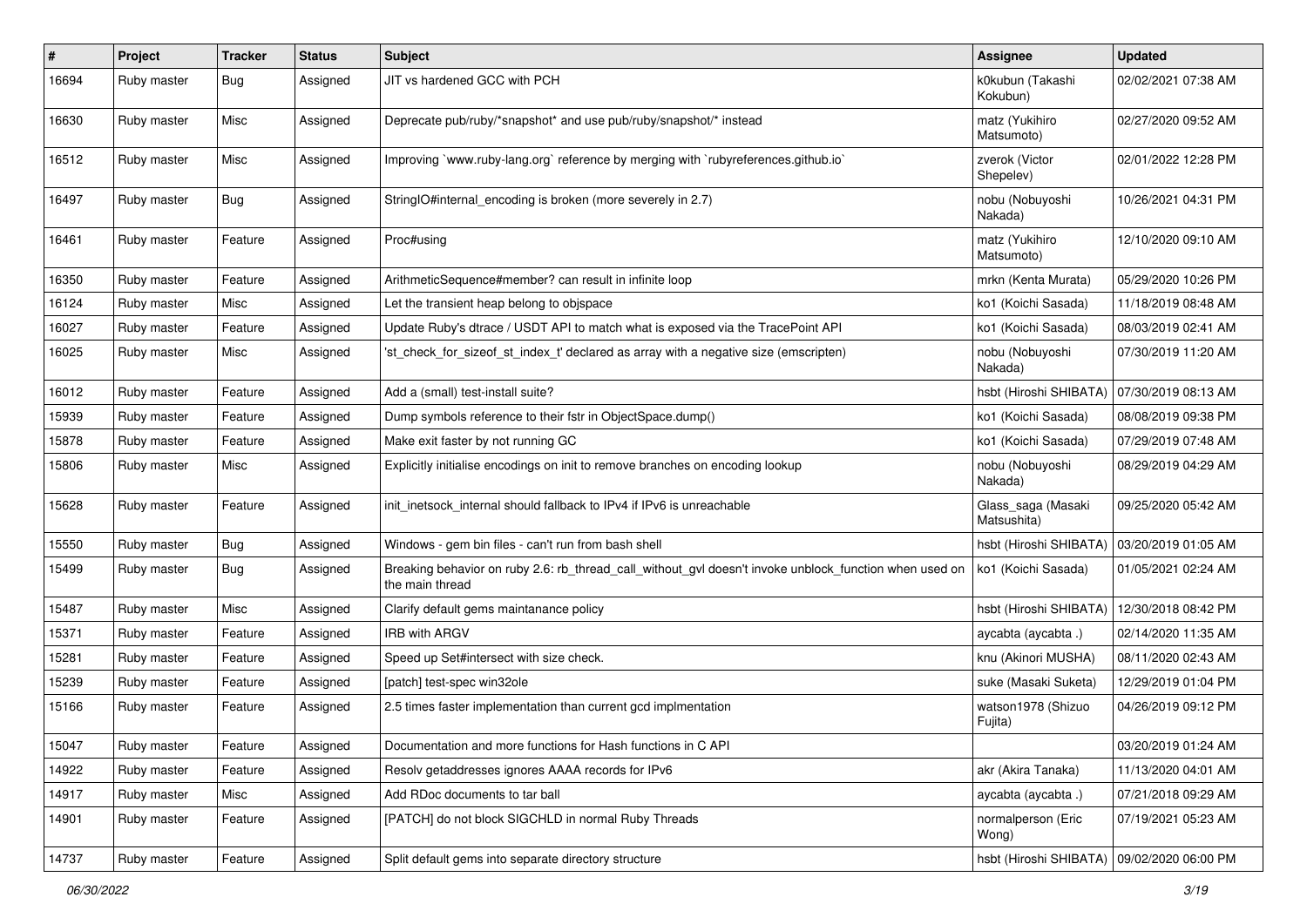| #     | Project     | <b>Tracker</b> | <b>Status</b> | <b>Subject</b>                                                                                           | Assignee                        | <b>Updated</b>      |
|-------|-------------|----------------|---------------|----------------------------------------------------------------------------------------------------------|---------------------------------|---------------------|
| 14727 | Ruby master | Bug            | Assigned      | TestQueue#test_queue_with_trap always timeout on Windows10                                               | ko1 (Koichi Sasada)             | 05/01/2018 02:59 AM |
| 14679 | Ruby master | Bug            | Assigned      | StdLib gems should properly specify their dependencies                                                   | hsbt (Hiroshi SHIBATA)          | 04/11/2018 01:14 PM |
| 14607 | Ruby master | <b>Bug</b>     | Assigned      | Fix use of the rb_profile_frames start parameter                                                         | ko1 (Koichi Sasada)             | 06/09/2022 06:12 AM |
| 14543 | Ruby master | Bug            | Assigned      | make commit' show error of 'common-srcs'                                                                 | nobu (Nobuyoshi<br>Nakada)      | 06/02/2018 04:17 AM |
| 14476 | Ruby master | Feature        | Assigned      | Adding same_all? for checking whether all items in an Array are same                                     | mrkn (Kenta Murata)             | 08/28/2020 01:10 PM |
| 14412 | Ruby master | Feature        | Assigned      | DRb UNIX on local machine: add support for getpeereid()                                                  | seki (Masatoshi Seki)           | 01/28/2018 12:51 PM |
| 14397 | Ruby master | Feature        | Assigned      | public, protected and private should return their arguments instead of self                              | matz (Yukihiro<br>Matsumoto)    | 12/10/2018 07:08 AM |
| 14090 | Ruby master | <b>Bug</b>     | Assigned      | TestGc#test_interrupt_in_finalizer` fails very rarely                                                    | ko1 (Koichi Sasada)             | 12/02/2021 07:24 PM |
| 14066 | Ruby master | Feature        | Assigned      | Add CAA DNS RR on Resolv                                                                                 | akr (Akira Tanaka)              | 11/10/2017 06:50 AM |
| 13999 | Ruby master | <b>Bug</b>     | Assigned      | Cygwin DDD ripper_state_lex.rb DDDDDDD                                                                   | cruby-cygwin                    | 05/19/2022 08:20 AM |
| 13864 | Ruby master | Bug            | Assigned      | Rinda multicast test failures due to missing default route                                               | seki (Masatoshi Seki)           | 08/17/2021 07:16 AM |
| 13847 | Ruby master | Feature        | Assigned      | Gem activated problem for default gems                                                                   |                                 | 12/10/2020 08:53 AM |
| 13821 | Ruby master | Feature        | Assigned      | Allow fibers to be resumed across threads                                                                | ko1 (Koichi Sasada)             | 02/15/2019 10:09 AM |
| 13721 | Ruby master | Feature        | Assigned      | [PATCH] net/imap: dedupe attr keys in Net::IMAP::FetchData                                               | normalperson (Eric<br>Wong)     | 07/27/2017 09:51 AM |
| 13671 | Ruby master | Bug            | Assigned      | Regexp with lookbehind and case-insensitivity raises RegexpError only on strings with certain characters | duerst (Martin Dürst)           | 11/30/2021 04:42 AM |
| 13622 | Ruby master | Misc           | Assigned      | Documentation missing                                                                                    | stomar (Marcus<br>Stollsteimer) | 06/03/2017 07:27 AM |
| 13610 | Ruby master | Feature        | Assigned      | IPAddr doesn't provide helpful methods to get the subnet or IP address                                   | knu (Akinori MUSHA)             | 10/20/2017 01:13 AM |
| 13604 | Ruby master | Feature        | Assigned      | Exposing alternative interface of readline                                                               | aycabta (aycabta .)             | 01/20/2020 05:34 AM |
| 13577 | Ruby master | Feature        | Assigned      | Digest file accidentally receives File object but uses file path                                         | nobu (Nobuyoshi<br>Nakada)      | 05/20/2017 06:50 PM |
| 13534 | Ruby master | Feature        | Assigned      | Checking installation results of default gems                                                            | hsbt (Hiroshi SHIBATA)          | 07/26/2018 02:16 AM |
| 13516 | Ruby master | Feature        | Assigned      | Improve the text of the circular require warning                                                         | nobu (Nobuyoshi<br>Nakada)      | 08/31/2017 05:49 AM |
| 13513 | Ruby master | <b>Bug</b>     | Assigned      | Resolv::DNS::Message.decode hangs after detecting truncation in UDP messages                             | akr (Akira Tanaka)              | 03/08/2021 11:35 PM |
| 13508 | Ruby master | Feature        | Assigned      | How remove/refactor code related mathn library.                                                          | hsbt (Hiroshi SHIBATA)          | 12/25/2017 06:15 PM |
| 13388 | Ruby master | Feature        | Assigned      | gc.c: Add GC.get_parameters and .set_parameters                                                          | ko1 (Koichi Sasada)             | 03/30/2017 10:52 AM |
| 13298 | Ruby master | <b>Bug</b>     | Assigned      | mingw SEGV TestEnumerable#test_callcc                                                                    | nobu (Nobuyoshi<br>Nakada)      | 06/04/2021 03:41 AM |
| 13269 | Ruby master | Bug            | Assigned      | test/readline/test readline.rb and mingw                                                                 | nobu (Nobuyoshi<br>Nakada)      | 03/13/2017 08:56 AM |
| 13252 | Ruby master | Feature        | Assigned      | C API for creating strings without copying                                                               | ko1 (Koichi Sasada)             | 04/17/2017 07:22 AM |
| 13221 | Ruby master | Feature        | Assigned      | [PATCH] gems/bundled_gems: add "curses" RubyGem                                                          | naruse (Yui NARUSE)             | 09/25/2017 06:32 PM |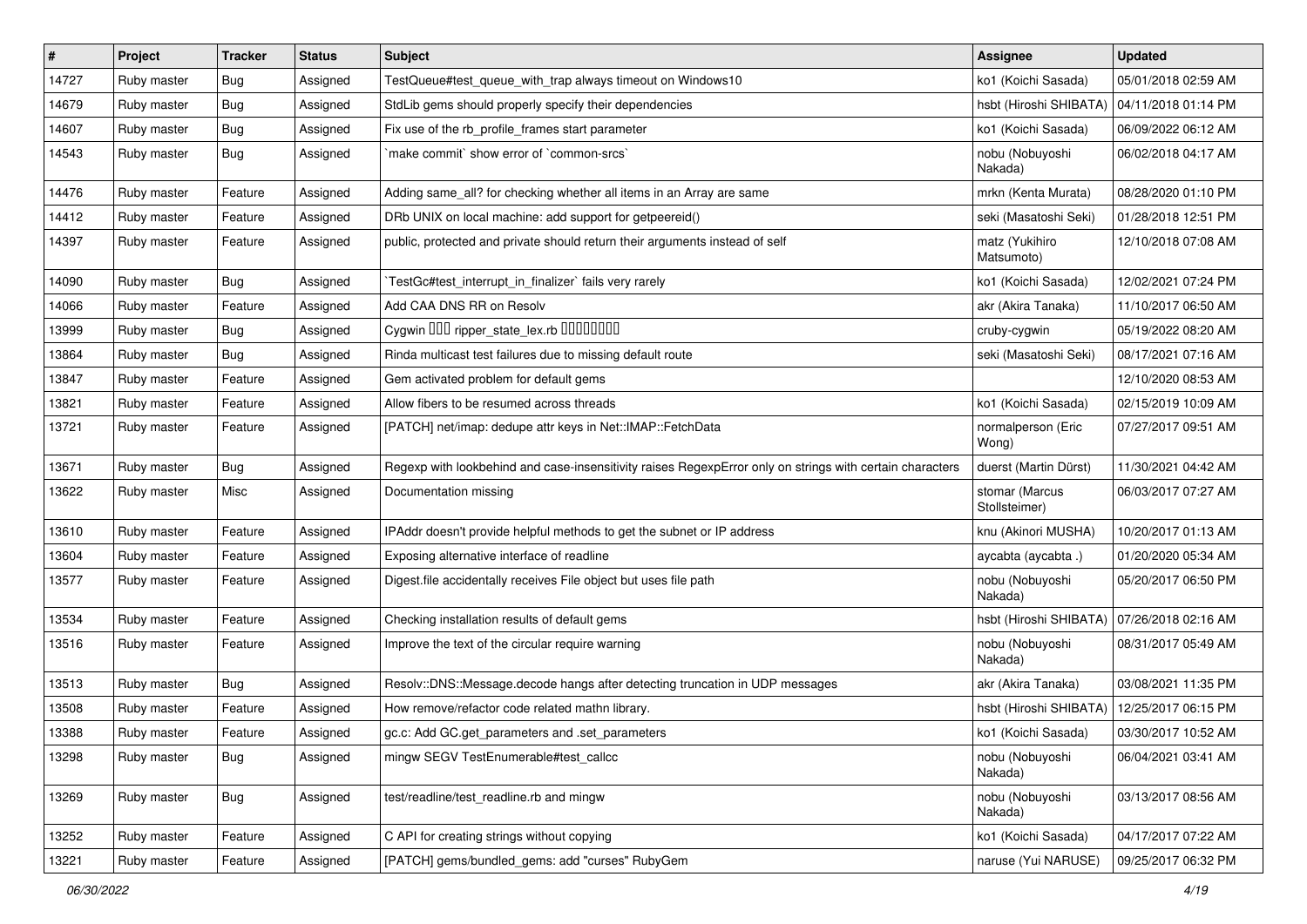| $\vert$ # | Project     | <b>Tracker</b> | <b>Status</b> | <b>Subject</b>                                                                                | Assignee                            | <b>Updated</b>      |
|-----------|-------------|----------------|---------------|-----------------------------------------------------------------------------------------------|-------------------------------------|---------------------|
| 13129     | Ruby master | Feature        | Assigned      | Refinements cannot refine method missing and respond to missing?                              | matz (Yukihiro<br>Matsumoto)        | 07/03/2021 10:45 PM |
| 13047     | Ruby master | Feature        | Assigned      | Use String literal instead of `String#+` for multiline pretty-printing of multiline strings   | akr (Akira Tanaka)                  | 02/22/2017 07:09 AM |
| 12911     | Ruby master | Misc           | Assigned      | Translate docs                                                                                |                                     | 11/24/2021 04:52 AM |
| 12848     | Ruby master | Feature        | Assigned      | Crazy idea: Allow regex definition for methods (Do not take it seriously please)              |                                     | 10/18/2016 12:17 AM |
| 12813     | Ruby master | Feature        | Assigned      | Calling chunk_while, slice_after, slice_before, slice_when with no block                      | matz (Yukihiro<br>Matsumoto)        | 12/06/2016 12:58 PM |
| 12725     | Ruby master | <b>Bug</b>     | Assigned      | Trying to use ./miniruby before it exists                                                     | nobu (Nobuyoshi<br>Nakada)          | 04/28/2017 01:45 PM |
| 12676     | Ruby master | Feature        | Assigned      | Significant performance increase, and code conciseness, for prime division method in prime.rb | marcandre<br>(Marc-Andre Lafortune) | 11/18/2016 03:46 PM |
| 12656     | Ruby master | Feature        | Assigned      | Expand short paths with File.expand path                                                      | cruby-windows                       | 01/31/2018 02:31 PM |
| 12653     | Ruby master | Feature        | Assigned      | Use wide WinAPI for rb_w32_getcwd                                                             | usa (Usaku<br>NAKAMURA)             | 09/12/2016 06:35 AM |
| 12639     | Ruby master | Feature        | Assigned      | Speed up require in RubyGems by 5x                                                            | hsbt (Hiroshi SHIBATA)              | 07/26/2018 02:12 AM |
| 12582     | Ruby master | <b>Bug</b>     | Assigned      | OpenSSL Authenticated Encryption should check for tag length                                  | rhenium (Kazuki<br>Yamaguchi)       | 04/28/2017 01:45 PM |
| 12543     | Ruby master | Feature        | Assigned      | explicit tail call syntax: foo() then return                                                  | matz (Yukihiro<br>Matsumoto)        | 04/18/2021 03:02 PM |
| 12506     | Ruby master | <b>Bug</b>     | Assigned      | On cygwin, Feature #5994 does not work                                                        | cruby-cygwin                        | 05/19/2022 08:20 AM |
| 12497     | Ruby master | Feature        | Assigned      | GMP version of divmod may be slower                                                           | akr (Akira Tanaka)                  | 08/10/2016 03:11 AM |
| 12473     | Ruby master | <b>Bug</b>     | Assigned      | Test failure on fedora with TestTimeExtension#test_huge_precision                             | nobu (Nobuyoshi<br>Nakada)          | 04/28/2017 01:45 PM |
| 12445     | Ruby master | <b>Bug</b>     | Assigned      | Testing TestlO#test_open_fifo_does_not_block_other_threads results in deadlock on cygwin      | cruby-cygwin                        | 05/19/2022 08:20 AM |
| 12444     | Ruby master | <b>Bug</b>     | Assigned      | Segmentation fault when running TestException#test machine stackoverflow on cygwin            | cruby-cygwin                        | 05/19/2022 08:20 AM |
| 12442     | Ruby master | <b>Bug</b>     | Assigned      | TestArgf#test textmode fails on cygwin                                                        | cruby-cygwin                        | 05/19/2022 08:20 AM |
| 12436     | Ruby master | <b>Bug</b>     | Assigned      | newline argument of File.open seems not respected on Windows                                  | nobu (Nobuyoshi<br>Nakada)          | 10/25/2021 09:07 AM |
| 12354     | Ruby master | Feature        | Assigned      | PKey::EC Can't output public key pem when private key exists                                  | rhenium (Kazuki<br>Yamaguchi)       | 07/24/2019 10:57 PM |
| 12281     | Ruby master | Feature        | Assigned      | Allow lexically scoped use of refinements with `using {}` block syntax                        | shugo (Shugo Maeda)                 | 06/13/2016 07:44 AM |
| 12040     | Ruby master | <b>Bug</b>     | Assigned      | [Win32] File.stat fails on a mounted volume                                                   | cruby-windows                       | 02/01/2016 08:13 AM |
| 12020     | Ruby master | Feature        | Assigned      | Documenting Ruby memory model                                                                 | ko1 (Koichi Sasada)                 | 12/23/2021 11:40 PM |
| 11955     | Ruby master | Feature        | Assigned      | Expose Object that Receives logs in Logger                                                    | sonots (Naotoshi Seo)               | 11/09/2017 11:35 AM |
| 11816     | Ruby master | Feature        | Assigned      | Partial safe navigation operator                                                              | matz (Yukihiro<br>Matsumoto)        | 04/14/2020 08:02 AM |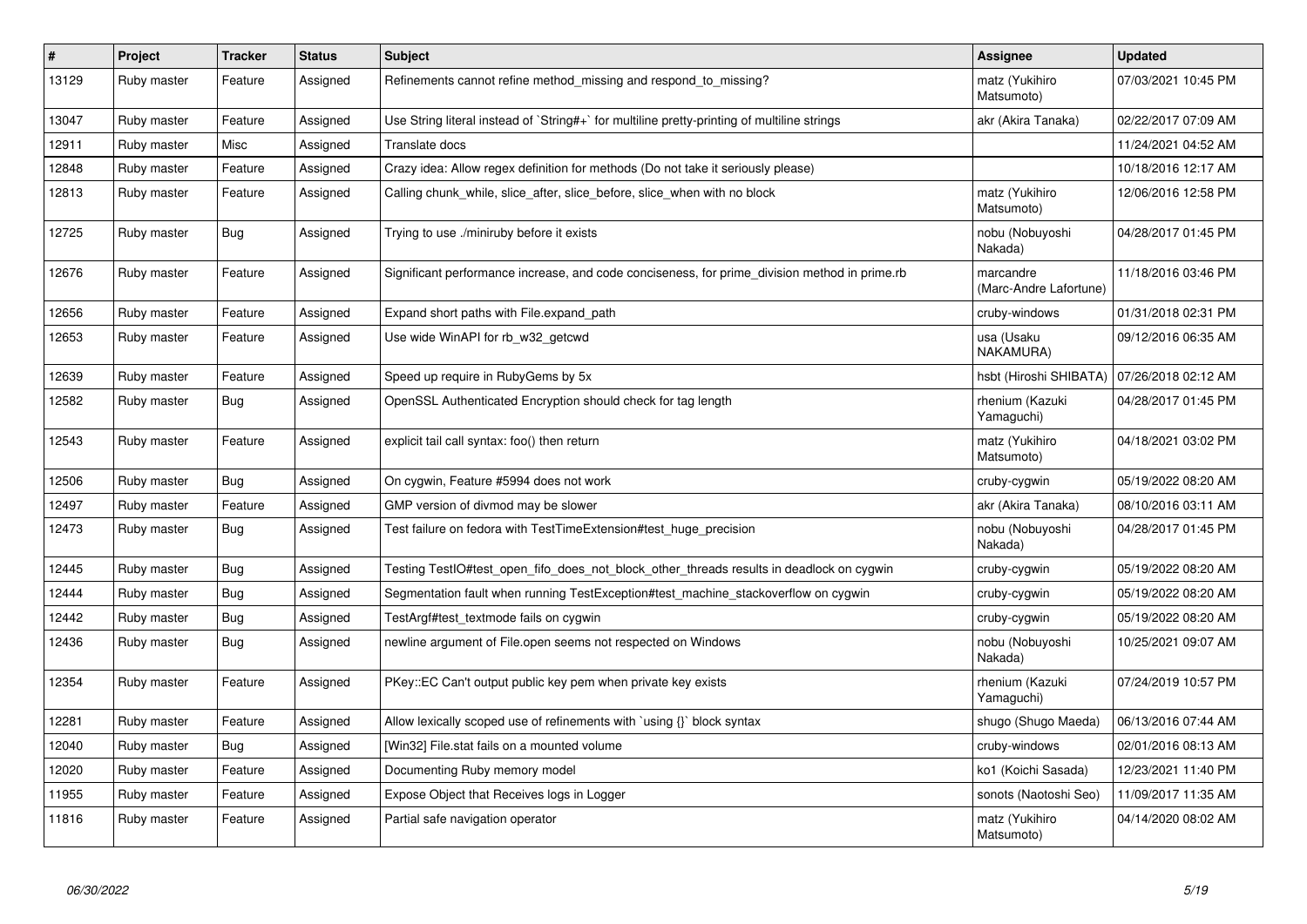| $\vert$ # | Project     | <b>Tracker</b> | <b>Status</b> | Subject                                                                                                                 | Assignee                     | <b>Updated</b>      |
|-----------|-------------|----------------|---------------|-------------------------------------------------------------------------------------------------------------------------|------------------------------|---------------------|
| 11704     | Ruby master | <b>Bug</b>     | Assigned      | Refinements only get "used" once in loop                                                                                | matz (Yukihiro<br>Matsumoto) | 04/14/2016 02:45 AM |
| 11625     | Ruby master | Feature        | Assigned      | Unlock GVL for SHA1 calculations                                                                                        |                              | 09/25/2018 11:26 AM |
| 11531     | Ruby master | <b>Bug</b>     | Assigned      | IPAddr#== implements wrong logic                                                                                        | knu (Akinori MUSHA)          | 12/29/2019 12:50 PM |
| 11527     | Ruby master | Feature        | Assigned      | IPAddr#mask_addr isn't a method                                                                                         | knu (Akinori MUSHA)          | 11/07/2018 04:12 PM |
| 11526     | Ruby master | <b>Bug</b>     | Assigned      | Streaming HTTP requests are not idempotent and should not be retried                                                    | naruse (Yui NARUSE)          | 07/01/2019 09:16 PM |
| 11322     | Ruby master | Feature        | Assigned      | OpenUri: RuntimeError: HTTP redirection loop                                                                            | akr (Akira Tanaka)           | 11/13/2020 03:52 AM |
| 11269     | Ruby master | <b>Bug</b>     | Assigned      | ruby_init_setproctitle() should be called before require_libraries()                                                    | kosaki (Motohiro<br>KOSAKI)  | 06/17/2015 03:01 AM |
| 11028     | Ruby master | Feature        | Assigned      | standalone running single file ( zipped archives of ruby code) running **without installation** using "gem<br>install " | matz (Yukihiro<br>Matsumoto) | 04/04/2015 01:44 AM |
| 10919     | Ruby master | <b>Bug</b>     | Assigned      | [gem install] installs multipe platforms                                                                                | hsbt (Hiroshi SHIBATA)       | 07/30/2019 07:44 AM |
| 10791     | Ruby master | Misc           | Assigned      | [PATCH 1/1] Remove unnecessary passing value from doc for Observable                                                    |                              | 08/10/2018 10:51 AM |
| 10782     | Ruby master | Feature        | Assigned      | Patch: Add constants for BigDecimal for ZERO, ONE, TEN                                                                  | mrkn (Kenta Murata)          | 05/21/2015 08:13 AM |
| 10637     | Ruby master | Feature        | Assigned      | Puppet orchestration on vagrant fails with Error: Non-HTTP proxy URI                                                    | akr (Akira Tanaka)           | 09/23/2020 10:23 PM |
| 10560     | Ruby master | Misc           | Assigned      | confusion between $x=x+y$ , $x+=y$ , x.concat(y) and y.each{ z  $x<}$                                                   | zzak (Zachary Scott)         | 01/05/2018 09:02 PM |
| 10481     | Ruby master | Feature        | Assigned      | Add "if" and "unless" clauses to rescue statements                                                                      | matz (Yukihiro<br>Matsumoto) | 01/18/2015 02:46 PM |
| 10459     | Ruby master | Feature        | Assigned      | [PATCH] rfc3339 method for Time                                                                                         | akr (Akira Tanaka)           | 05/21/2015 08:14 AM |
| 10129     | Ruby master | Feature        | Assigned      | More descriptive error message for failed net/http requests                                                             | akr (Akira Tanaka)           | 01/05/2018 09:01 PM |
| 10038     | Ruby master | Feature        | Assigned      | Extend ObjectSpace.dump to expose buffer addresses for String and Array                                                 | tmm1 (Aman Karmani)          | 01/05/2018 09:01 PM |
| 9955      | Ruby master | <b>Bug</b>     | Assigned      | issue building dll on mingw, library not found                                                                          | nobu (Nobuyoshi<br>Nakada)   | 01/05/2018 09:00 PM |
| 9944      | Ruby master | <b>Bug</b>     | Assigned      | in ruby for windows in "system" a redirection to append a file works incorrectly                                        | cruby-windows                | 01/05/2018 09:00 PM |
| 9830      | Ruby master | Feature        | Assigned      | Support for GOST private/public keys                                                                                    |                              | 09/13/2015 03:10 AM |
| 9816      | Ruby master | Feature        | Assigned      | 00000000000000000000                                                                                                    | matz (Yukihiro<br>Matsumoto) | 10/28/2014 08:29 AM |
| 9768      | Ruby master | Feature        | Assigned      | Method that is visible only within a certain module/class                                                               | matz (Yukihiro<br>Matsumoto) | 04/25/2014 06:43 AM |
| 9755      | Ruby master | Feature        | Assigned      | Thread::Backtrace::Location#defined class                                                                               | ko1 (Koichi Sasada)          | 04/18/2014 09:22 AM |
| 9366      | Ruby master | <b>Bug</b>     | Assigned      | "make -j32 check TESTS=-j32" occasionally fails on rubygems/specification                                               | hsbt (Hiroshi SHIBATA)       | 07/26/2018 02:13 AM |
| 9235      | Ruby master | Feature        | Assigned      | Documentation for commercial support                                                                                    | zzak (Zachary Scott)         | 08/10/2019 02:55 PM |
| 9189      | Ruby master | <b>Bug</b>     | Assigned      | Build failure on Windows in case of nonascii TEMP environment.                                                          |                              | 01/05/2018 09:00 PM |
| 9136      | Ruby master | Misc           | Assigned      | Deprecated Enumerator.new(object, method) bad for BasicObject                                                           | zzak (Zachary Scott)         | 11/23/2013 03:58 AM |
| 9115      | Ruby master | <b>Bug</b>     | Assigned      | Logger traps all exceptions; breaks Timeout                                                                             | sonots (Naotoshi Seo)        | 08/20/2019 12:47 PM |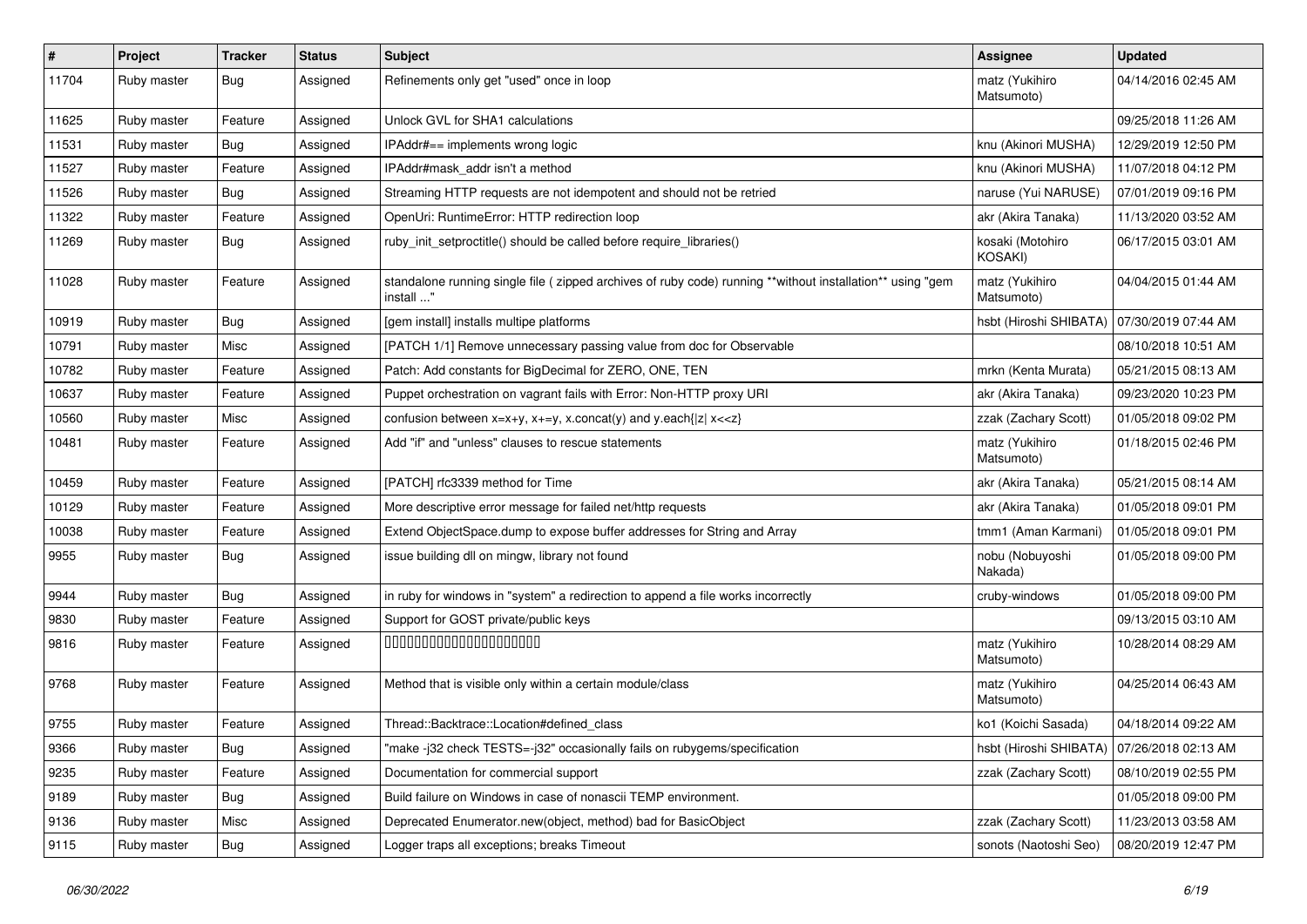| $\sharp$ | Project     | <b>Tracker</b> | <b>Status</b> | <b>Subject</b>                                                             | Assignee                      | <b>Updated</b>      |
|----------|-------------|----------------|---------------|----------------------------------------------------------------------------|-------------------------------|---------------------|
| 9023     | Ruby master | Feature        | Assigned      | Array#tail                                                                 | matz (Yukihiro<br>Matsumoto)  | 12/23/2021 11:40 PM |
| 9020     | Ruby master | Feature        | Assigned      | Net::HTTPResponse predicate/query methods                                  | naruse (Yui NARUSE)           | 12/25/2017 06:15 PM |
| 9010     | Ruby master | <b>Bug</b>     | Assigned      | /configure --prefix= cannot handle directories with spaces                 | nobu (Nobuyoshi<br>Nakada)    | 04/26/2021 10:38 PM |
| 8960     | Ruby master | Feature        | Assigned      | Add Exception#backtrace_locations                                          | ko1 (Koichi Sasada)           | 11/25/2016 02:15 PM |
| 8959     | Ruby master | Feature        | Assigned      | Allow top level prepend                                                    | nobu (Nobuyoshi<br>Nakada)    | 10/16/2013 03:22 AM |
| 8948     | Ruby master | Feature        | Assigned      | Frozen regex                                                               | matz (Yukihiro<br>Matsumoto)  | 12/20/2020 07:15 PM |
| 8850     | Ruby master | Feature        | Assigned      | Convert Rational to decimal string                                         | matz (Yukihiro<br>Matsumoto)  | 12/25/2017 06:15 PM |
| 8839     | Ruby master | Feature        | Assigned      | Class and module should return the class or module that was opened         | matz (Yukihiro<br>Matsumoto)  | 12/28/2015 08:36 AM |
| 8782     | Ruby master | Bug            | Assigned      | Don't set rl getc function on editline                                     | kouji (Kouji Takao)           | 01/05/2018 09:00 PM |
| 8678     | Ruby master | Feature        | Assigned      | Allow invalid string to work with regexp                                   | matz (Yukihiro<br>Matsumoto)  | 01/05/2018 09:00 PM |
| 8576     | Ruby master | Feature        | Assigned      | Add optimized method type for constant value methods                       | ko1 (Koichi Sasada)           | 12/25/2017 06:15 PM |
| 8536     | Ruby master | Feature        | Assigned      | Implement is numeric? family of methods                                    | matz (Yukihiro<br>Matsumoto)  | 12/25/2017 06:15 PM |
| 8460     | Ruby master | Feature        | Assigned      | PATCH: optparse: add keep_unknown option                                   | nobu (Nobuyoshi<br>Nakada)    | 05/27/2021 10:07 PM |
| 8445     | Ruby master | <b>Bug</b>     | Assigned      | IO.open and IO#set_enconding does not support :fallback option             | akr (Akira Tanaka)            | 06/14/2022 06:02 AM |
| 8299     | Ruby master | Bug            | Assigned      | Minor error in float parsing                                               | nobu (Nobuyoshi<br>Nakada)    | 12/30/2019 03:00 AM |
| 8295     | Ruby master | Feature        | Assigned      | Float I Rational 0000000000000 BigDecimal 0000000                          | mrkn (Kenta Murata)           | 12/25/2017 06:15 PM |
| 8271     | Ruby master | Feature        | Assigned      | Proposal for moving to a more visible, formal process for feature requests | matz (Yukihiro<br>Matsumoto)  | 12/23/2021 11:40 PM |
| 8263     | Ruby master | Feature        | Assigned      | Support discovering yield state of individual Fibers                       | ko1 (Koichi Sasada)           | 12/23/2021 11:40 PM |
| 8164     | Ruby master | Feature        | Assigned      | Public/Private                                                             | matz (Yukihiro<br>Matsumoto)  | 12/10/2020 08:50 AM |
| 8126     | Ruby master | Feature        | Assigned      | OpenSSL::SSL::SSLSocket does not define #recv and #send messages           | rhenium (Kazuki<br>Yamaguchi) | 08/08/2019 11:05 PM |
| 8083     | Ruby master | Feature        | Assigned      | Exit status is limited to one-byte values which is invalid for Windows     | cruby-windows                 | 03/14/2013 08:26 PM |
| 8047     | Ruby master | Feature        | Assigned      | IPAddr makes host address with netmask                                     | knu (Akinori MUSHA)           | 01/05/2018 09:00 PM |
| 8042     | Ruby master | Feature        | Assigned      | Add Addrinfo#socket to create a socket that is not connected or bound      | matz (Yukihiro<br>Matsumoto)  | 12/25/2017 06:15 PM |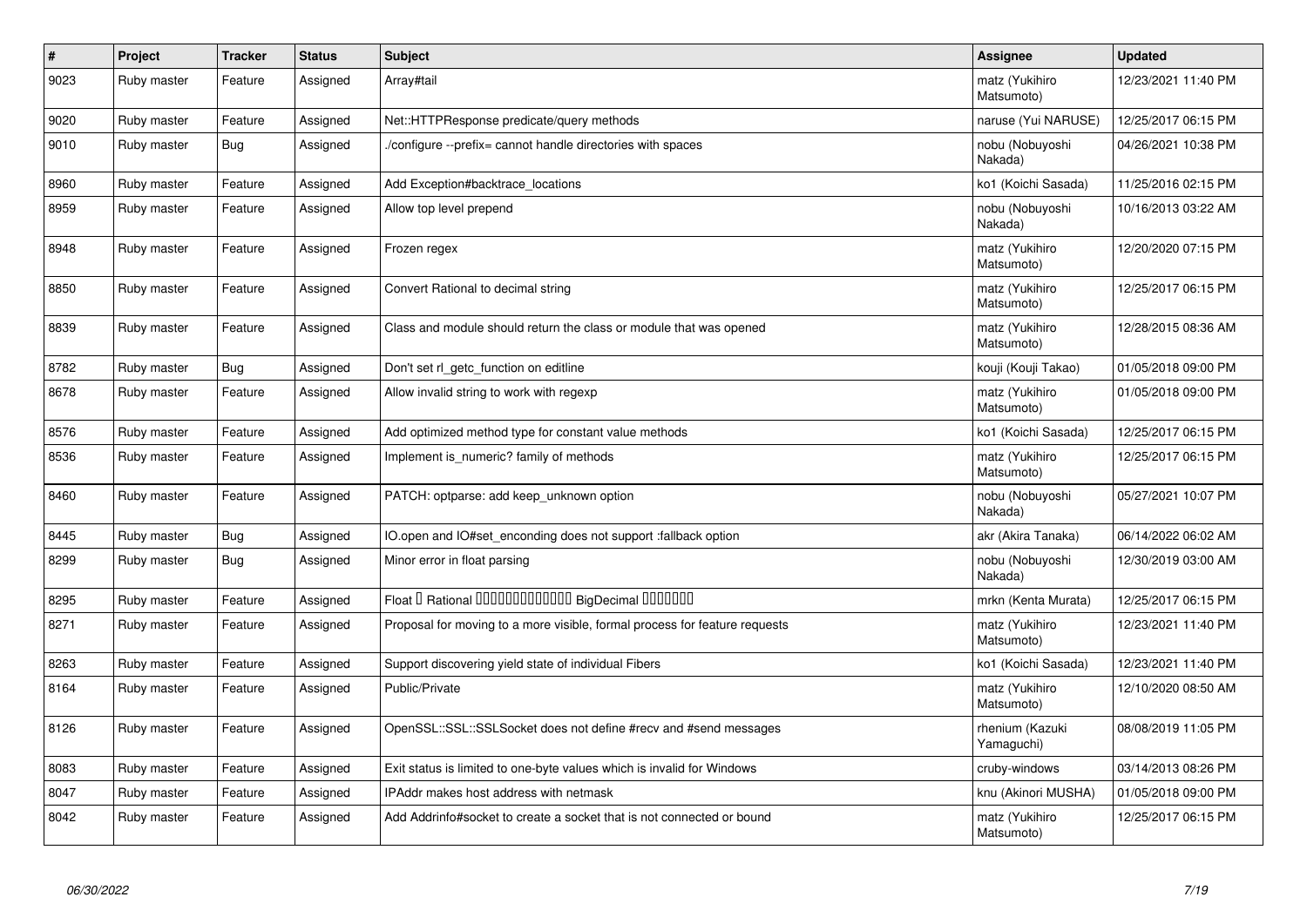| ∦    | <b>Project</b> | <b>Tracker</b> | <b>Status</b> | <b>Subject</b>                                                                          | Assignee                              | <b>Updated</b>      |
|------|----------------|----------------|---------------|-----------------------------------------------------------------------------------------|---------------------------------------|---------------------|
| 8016 | Ruby master    | Feature        | Assigned      | Alias FILE and LINE as methods                                                          | matz (Yukihiro<br>Matsumoto)          | 12/25/2017 06:15 PM |
| 7976 | Ruby master    | <b>Bug</b>     | Assigned      | TracePoint call is at call point, not call site                                         | ko1 (Koichi Sasada)                   | 01/05/2018 09:00 PM |
| 7968 | Ruby master    | Bug            | Assigned      | Poor UDPSocket#send performance in ruby 2.0.0 on windows                                | cruby-windows                         | 10/23/2017 12:23 AM |
| 7964 | Ruby master    | <b>Bug</b>     | Assigned      | Writing an ASCII-8BIT String to a StringIO created from a UTF-8 String                  | nobu (Nobuyoshi<br>Nakada)            | 01/05/2018 09:00 PM |
| 7859 | Ruby master    | <b>Bug</b>     | Assigned      | Readline: Incorrect arrow key behavior in vi_editing_mode insert mode with Readline 6.2 | kouji (Kouji Takao)                   | 12/25/2017 06:15 PM |
| 7739 | Ruby master    | Feature        | Assigned      | Define Hash#  as Hash#reverse merge in Rails                                            | matz (Yukihiro<br>Matsumoto)          | 12/25/2017 06:15 PM |
| 7644 | Ruby master    | Feature        | Assigned      | In refinements, change "using" keyword to a less generic word.                          | matz (Yukihiro<br>Matsumoto)          | 12/10/2020 08:49 AM |
| 7580 | Ruby master    | Feature        | Assigned      | Range translation                                                                       | matz (Yukihiro<br>Matsumoto)          | 06/11/2018 09:51 AM |
| 7532 | Ruby master    | Feature        | Assigned      | Hardcoded compiler location                                                             | nobu (Nobuyoshi<br>Nakada)            | 12/25/2017 06:15 PM |
| 7518 | Ruby master    | Feature        | Assigned      | Fiddle::Pointer#to str and Fiddle::Pointer#to int should be removed                     | tenderlovemaking<br>(Aaron Patterson) | 08/15/2013 04:56 AM |
| 7503 | Ruby master    | Feature        | Assigned      | make timeout rb async-interrupt safe by default                                         | matz (Yukihiro<br>Matsumoto)          | 12/25/2017 06:15 PM |
| 7488 | Ruby master    | Feature        | Assigned      | Receiving object id in object creation probes                                           | tenderlovemaking<br>(Aaron Patterson) | 12/25/2017 06:15 PM |
| 7436 | Ruby master    | Feature        | Assigned      | Allow for a "granularity" flag for backtrace_locations                                  | matz (Yukihiro<br>Matsumoto)          | 12/25/2017 06:15 PM |
| 7412 | Ruby master    | Feature        | Assigned      | Pathname#relative_path_from does not support mixed directory separators on windows      | akr (Akira Tanaka)                    | 01/05/2018 09:00 PM |
| 7394 | Ruby master    | Feature        | Assigned      | Enumerable#find ifnone parameter could be non-callable                                  | nobu (Nobuyoshi<br>Nakada)            | 02/10/2021 09:32 AM |
| 7362 | Ruby master    | Feature        | Assigned      | Adding Pathname#start with?                                                             | akr (Akira Tanaka)                    | 12/25/2017 06:15 PM |
| 7349 | Ruby master    | Feature        | Assigned      | Struct#inspect needs more meaningful output                                             | matz (Yukihiro<br>Matsumoto)          | 12/25/2017 06:15 PM |
| 7321 | Ruby master    | Feature        | Assigned      | Newton.#nsolve 00 2 0000000000                                                          | mrkn (Kenta Murata)                   | 12/25/2017 06:15 PM |
| 7314 | Ruby master    | Feature        | Assigned      | Convert Proc to Lambda doesn't work in MRI                                              | matz (Yukihiro<br>Matsumoto)          | 05/21/2016 09:15 AM |
| 7148 | Ruby master    | Feature        | Assigned      | Improved Tempfile w/o DelegateClass                                                     | Glass_saga (Masaki<br>Matsushita)     | 03/27/2019 09:51 AM |
| 7132 | Ruby master    | Feature        | Assigned      | Alternation between named / ordered method arguments and aliases for method arguments.  | matz (Yukihiro<br>Matsumoto)          | 12/25/2017 06:15 PM |
| 7121 | Ruby master    | Feature        | Assigned      | Extending the use of `require'                                                          | matz (Yukihiro<br>Matsumoto)          | 12/25/2017 06:15 PM |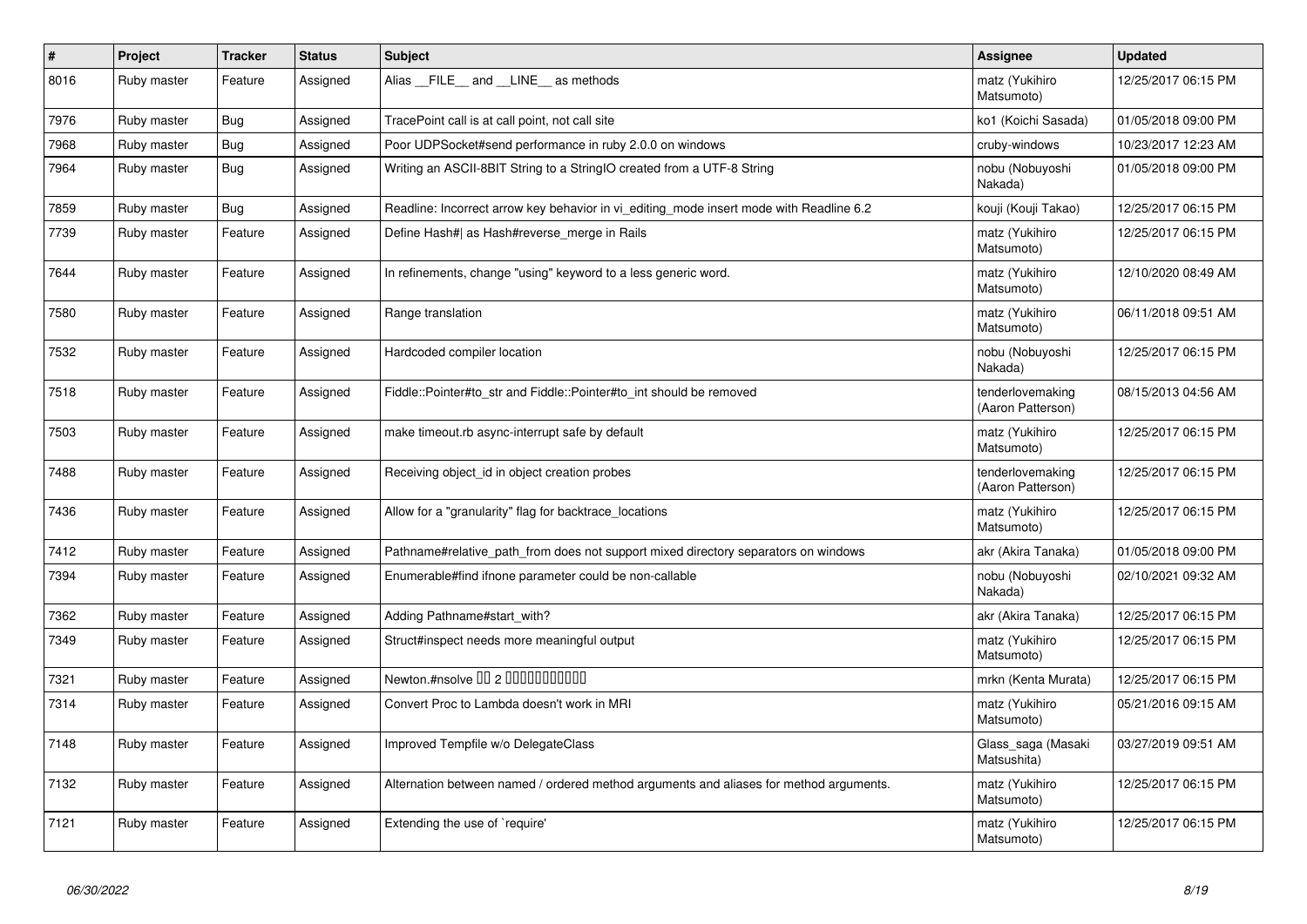| #    | Project     | <b>Tracker</b> | <b>Status</b> | <b>Subject</b>                                                                                                   | Assignee                           | <b>Updated</b>      |
|------|-------------|----------------|---------------|------------------------------------------------------------------------------------------------------------------|------------------------------------|---------------------|
| 7087 | Ruby master | Feature        | Assigned      | ::ConditionVariable#wait does not work with Monitor because Monitor#sleep does not exist                         | matz (Yukihiro<br>Matsumoto)       | 12/25/2017 06:15 PM |
| 7086 | Ruby master | Feature        | Assigned      | Condition Variable#wait has meaningless return value                                                             | kosaki (Motohiro<br><b>KOSAKI)</b> | 12/25/2017 06:15 PM |
| 6973 | Ruby master | Feature        | Assigned      | Add an #integral? method to Numeric to test for whole-number values                                              | mrkn (Kenta Murata)                | 12/25/2017 06:15 PM |
| 6857 | Ruby master | Feature        | Assigned      | bigdecimal/math BigMath.E/BigMath.exp R. P. Feynman inspired optimization                                        | mrkn (Kenta Murata)                | 12/25/2017 06:15 PM |
| 6842 | Ruby master | Feature        | Assigned      | Add Optional Arguments to String#strip                                                                           | matz (Yukihiro<br>Matsumoto)       | 08/24/2016 05:50 AM |
| 6841 | Ruby master | Feature        | Assigned      | Shorthand for Assigning Return Value of Method to Self                                                           | matz (Yukihiro<br>Matsumoto)       | 12/10/2020 08:53 AM |
| 6811 | Ruby master | Feature        | Assigned      | File, Dir and FileUtils should have bang-versions of singleton methods that fails silently                       | matz (Yukihiro<br>Matsumoto)       | 12/25/2017 06:15 PM |
| 6810 | Ruby master | Feature        | Assigned      | module A::B; end` is not equivalent to `module A; module B; end; end` with respect to constant lookup<br>(scope) | matz (Yukihiro<br>Matsumoto)       | 12/10/2020 09:22 AM |
| 6802 | Ruby master | Feature        | Assigned      | String#scan should have equivalent yielding MatchData                                                            | matz (Yukihiro<br>Matsumoto)       | 12/25/2017 06:15 PM |
| 6769 | Ruby master | Feature        | Assigned      | rbinstall.rb: install both src and batch files separetely                                                        | nobu (Nobuyoshi<br>Nakada)         | 10/30/2015 12:38 PM |
| 6695 | Ruby master | Feature        | Assigned      | Configuration for Thread/Fiber creation                                                                          | ko1 (Koichi Sasada)                | 12/25/2017 06:15 PM |
| 6694 | Ruby master | Feature        | Assigned      | Thread.new without block.                                                                                        | ko1 (Koichi Sasada)                | 12/25/2017 06:15 PM |
| 6682 | Ruby master | Feature        | Assigned      | Add a method to return an instance attached by a singleton class                                                 | shyouhei (Shyouhei<br>Urabe)       | 12/25/2017 06:15 PM |
| 6671 | Ruby master | Feature        | Assigned      | File.split_all and File.split_root                                                                               | matz (Yukihiro<br>Matsumoto)       | 12/25/2017 06:15 PM |
| 6648 | Ruby master | Feature        | Assigned      | Provide a standard API for retrieving all command-line flags passed to Ruby                                      | matz (Yukihiro<br>Matsumoto)       | 12/25/2017 06:15 PM |
| 6613 | Ruby master | Feature        | Assigned      | VT_RECORD, IRecordInfo Support in WIN32OLE                                                                       | suke (Masaki Suketa)               | 12/25/2017 06:15 PM |
| 6611 | Ruby master | Feature        | Assigned      | Comments requested on implementation of set parse func                                                           | matz (Yukihiro<br>Matsumoto)       | 12/25/2017 06:15 PM |
| 6596 | Ruby master | Feature        | Assigned      | New method `Array#indexes`                                                                                       | matz (Yukihiro<br>Matsumoto)       | 07/29/2020 01:41 AM |
| 6594 | Ruby master | Feature        | Assigned      | Integrated Functor                                                                                               | matz (Yukihiro<br>Matsumoto)       | 12/10/2020 08:53 AM |
| 6590 | Ruby master | Feature        | Assigned      | Dealing with bigdecimal, etc gems in JRuby                                                                       | hsbt (Hiroshi SHIBATA)             | 05/15/2019 08:33 PM |
| 6452 | Ruby master | Feature        | Assigned      | Allow extend to override class methods                                                                           | matz (Yukihiro<br>Matsumoto)       | 12/10/2020 08:53 AM |
| 6445 | Ruby master | Feature        | Assigned      | request for default length/position on string index                                                              | matz (Yukihiro<br>Matsumoto)       | 12/25/2017 06:15 PM |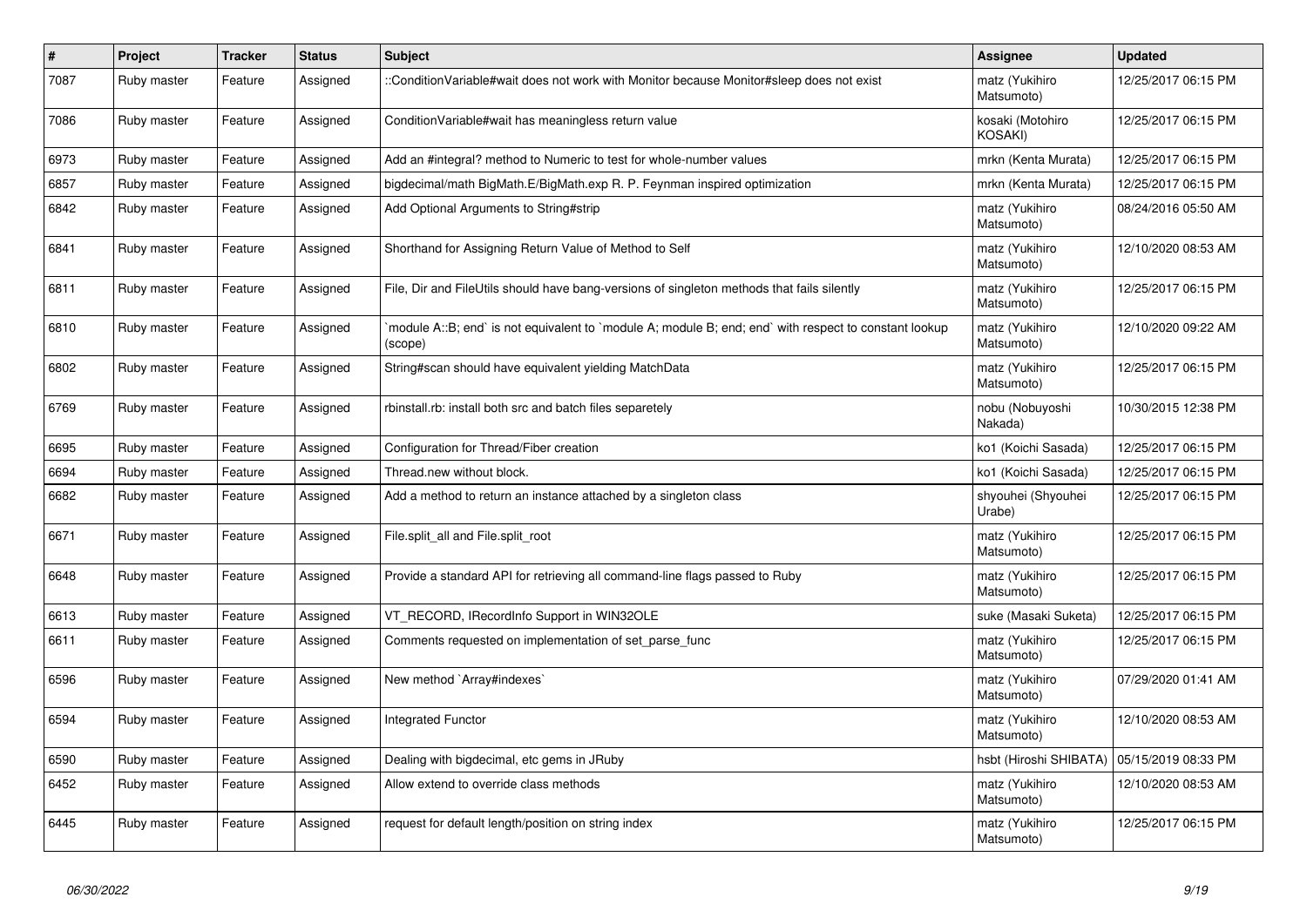| #    | Project     | <b>Tracker</b> | <b>Status</b> | Subject                                                                | Assignee                     | <b>Updated</b>      |
|------|-------------|----------------|---------------|------------------------------------------------------------------------|------------------------------|---------------------|
| 6413 | Ruby master | Feature        | Assigned      | Make Dir.entries default to Dir.entries(Dir.pwd)                       | matz (Yukihiro<br>Matsumoto) | 12/25/2017 06:15 PM |
| 6376 | Ruby master | Feature        | Assigned      | Feature lookup and checking if feature is loaded                       | matz (Yukihiro<br>Matsumoto) | 12/25/2017 06:15 PM |
| 6360 | Ruby master | Bug            | Assigned      | Debug information build even without requesting it                     | nobu (Nobuyoshi<br>Nakada)   | 01/05/2018 09:00 PM |
| 6354 | Ruby master | Feature        | Assigned      | Remove escape (break/return/redo/next support) from class/module scope | matz (Yukihiro<br>Matsumoto) | 12/25/2017 06:15 PM |
| 6351 | Ruby master | Bug            | Assigned      | transcode table generator does not support multi characters of Unicode | duerst (Martin Dürst)        | 12/25/2017 06:15 PM |
| 6337 | Ruby master | Feature        | Assigned      | FileUtils#sync                                                         | matz (Yukihiro<br>Matsumoto) | 12/25/2017 06:15 PM |
| 6317 | Ruby master | Feature        | Assigned      | Range#cover?000000Range00000000000000000000                            | matz (Yukihiro<br>Matsumoto) | 12/25/2017 06:15 PM |
| 6309 | Ruby master | Feature        | Assigned      | Add a reference queue for weak references                              | matz (Yukihiro<br>Matsumoto) | 08/23/2020 09:07 PM |
| 6308 | Ruby master | Feature        | Assigned      | Eliminate delegation from WeakRef                                      | matz (Yukihiro<br>Matsumoto) | 12/23/2021 11:40 PM |
| 6293 | Ruby master | Feature        | Assigned      | new queue / blocking queues                                            | matz (Yukihiro<br>Matsumoto) | 12/25/2017 06:15 PM |
| 6277 | Ruby master | Feature        | Assigned      | Hash#convert_key                                                       | matz (Yukihiro<br>Matsumoto) | 12/25/2017 06:15 PM |
| 6265 | Ruby master | Feature        | Assigned      | Remove 'useless' 'concatenation' syntax                                | naruse (Yui NARUSE)          | 08/10/2016 02:36 AM |
| 6133 | Ruby master | Feature        | Assigned      | SSLSocket <sup>[]</sup> shutdown <sup>[][][]</sup>                     |                              | 09/13/2015 03:22 AM |
| 6047 | Ruby master | Feature        | Assigned      | read_all: Grow buffer exponentially in generic case                    |                              | 09/13/2015 03:19 AM |
| 6012 | Ruby master | Feature        | Assigned      | Proc#source location also return the column                            | nobu (Nobuyoshi<br>Nakada)   | 02/12/2019 07:49 AM |
| 5970 | Ruby master | Feature        | Assigned      | Add Enumerable#join with same semantics as Array#join                  | matz (Yukihiro<br>Matsumoto) | 12/25/2017 06:15 PM |
| 5945 | Ruby master | Feature        | Assigned      | Add the ability to mark a at_exit as process-local.                    | matz (Yukihiro<br>Matsumoto) | 10/10/2018 08:29 AM |
| 5825 | Ruby master | Feature        | Assigned      | Sweet instance var assignment in the object initializer                | matz (Yukihiro<br>Matsumoto) | 12/10/2020 08:53 AM |
| 5781 | Ruby master | Feature        | Assigned      | Query attributes (attribute methods ending in `?` mark)                | matz (Yukihiro<br>Matsumoto) | 01/10/2020 06:34 AM |
| 5764 | Ruby master | Feature        | Assigned      | Net::HTTP should assume HTTP/0.9 on unexpected responses               | naruse (Yui NARUSE)          | 07/15/2019 05:06 PM |
| 5749 | Ruby master | Feature        | Assigned      | new method String#match_all needed                                     | matz (Yukihiro<br>Matsumoto) | 12/25/2017 06:15 PM |
| 5741 | Ruby master | Feature        | Assigned      | Secure Erasure of Passwords                                            | matz (Yukihiro<br>Matsumoto) | 12/25/2017 06:15 PM |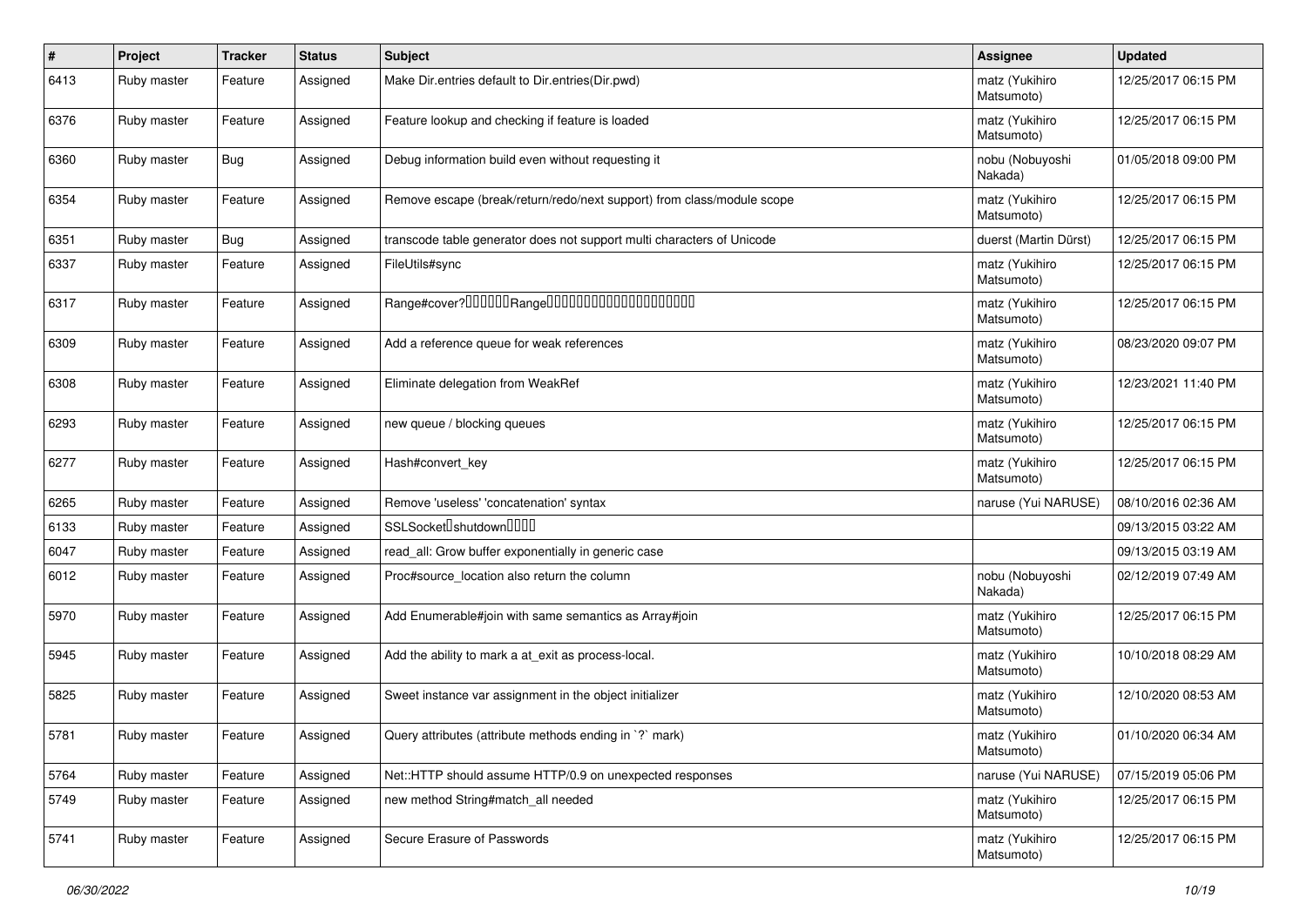| #    | Project     | <b>Tracker</b> | <b>Status</b> | Subject                                                            | Assignee                     | <b>Updated</b>      |
|------|-------------|----------------|---------------|--------------------------------------------------------------------|------------------------------|---------------------|
| 5654 | Ruby master | Feature        | Assigned      | Introduce global lock to avoid concurrent require                  | nahi (Hiroshi<br>Nakamura)   | 12/25/2017 06:15 PM |
| 5643 | Ruby master | Feature        | Assigned      | require/load options and binding option                            | matz (Yukihiro<br>Matsumoto) | 12/25/2017 06:15 PM |
| 5617 | Ruby master | Feature        | Assigned      | Allow install RubyGems into dediceted directory                    | hsbt (Hiroshi SHIBATA)       | 05/16/2018 09:15 AM |
| 5582 | Ruby master | Feature        | Assigned      | Allow clone of singleton methods on a BasicObject                  | matz (Yukihiro<br>Matsumoto) | 12/25/2017 06:15 PM |
| 5558 | Ruby master | Feature        | Assigned      | String#% strange arity errors                                      | matz (Yukihiro<br>Matsumoto) | 12/25/2017 06:15 PM |
| 5461 | Ruby master | Feature        | Assigned      | Add pipelining to Net::HTTP                                        | naruse (Yui NARUSE)          | 12/25/2017 06:15 PM |
| 5456 | Ruby master | Feature        | Assigned      | kernel#syscall() should be removed.                                | matz (Yukihiro<br>Matsumoto) | 12/10/2020 08:46 AM |
| 5445 | Ruby master | Feature        | Assigned      | Need RUBYOPT - r before ARGV - r                                   | matz (Yukihiro<br>Matsumoto) | 12/25/2017 06:15 PM |
| 5434 | Ruby master | Feature        | Assigned      | Allow per-class whitelisting of methods safe to expose through DRb | seki (Masatoshi Seki)        | 12/25/2017 06:15 PM |
| 5389 | Ruby master | Feature        | Assigned      | New method Enumerator#iterate                                      | matz (Yukihiro<br>Matsumoto) | 12/25/2017 06:15 PM |
| 5334 | Ruby master | Bug            | Assigned      | Segmentation fault in InternetExplorer IServiceProvider interface  | suke (Masaki Suketa)         | 12/30/2019 03:00 AM |
| 5317 | Ruby master | <b>Bug</b>     | Assigned      | $ruby$ 00000000000000000000 $r_{\text{t}}$ 000000000000000         | nobu (Nobuyoshi<br>Nakada)   | 01/05/2018 09:00 PM |
| 5310 | Ruby master | Feature        | Assigned      | Integral objects                                                   | mrkn (Kenta Murata)          | 12/25/2017 06:15 PM |
| 5179 | Ruby master | <b>Bug</b>     | Assigned      | Complex#rationalize and to r with approximate zeros                | mrkn (Kenta Murata)          | 01/17/2020 03:00 AM |
| 5133 | Ruby master | Feature        | Assigned      | Array#unzip as an alias of Array#transpose                         | mrkn (Kenta Murata)          | 12/25/2017 06:15 PM |
| 5129 | Ruby master | Feature        | Assigned      | Create a core class "FileArray" and make "ARGF" its instance       | matz (Yukihiro<br>Matsumoto) | 01/23/2018 02:02 PM |
| 5064 | Ruby master | Feature        | Assigned      | HTTP user-agent class                                              | matz (Yukihiro<br>Matsumoto) | 12/25/2017 06:15 PM |
| 5007 | Ruby master | Feature        | Assigned      | Proc#call_under: Unifying instance_eval and instance_exec          | matz (Yukihiro<br>Matsumoto) | 04/19/2018 07:57 AM |
| 4924 | Ruby master | Feature        | Assigned      | mkmf have_header fails with C++ headers                            | nobu (Nobuyoshi<br>Nakada)   | 12/25/2017 06:15 PM |
| 4831 | Ruby master | Feature        | Assigned      | Integer#prime factors                                              | yugui (Yuki Sonoda)          | 01/23/2018 08:09 AM |
| 4824 | Ruby master | Feature        | Assigned      | Provide method Kernel#executed?                                    | matz (Yukihiro<br>Matsumoto) | 03/05/2018 04:57 AM |
| 4818 | Ruby master | Feature        | Assigned      | Add method marshalable?                                            | matz (Yukihiro<br>Matsumoto) | 12/25/2017 06:15 PM |
| 4592 | Ruby master | Feature        | Assigned      | Tempfile <sup>[1010101011]</sup>                                   | matz (Yukihiro<br>Matsumoto) | 12/25/2017 06:14 PM |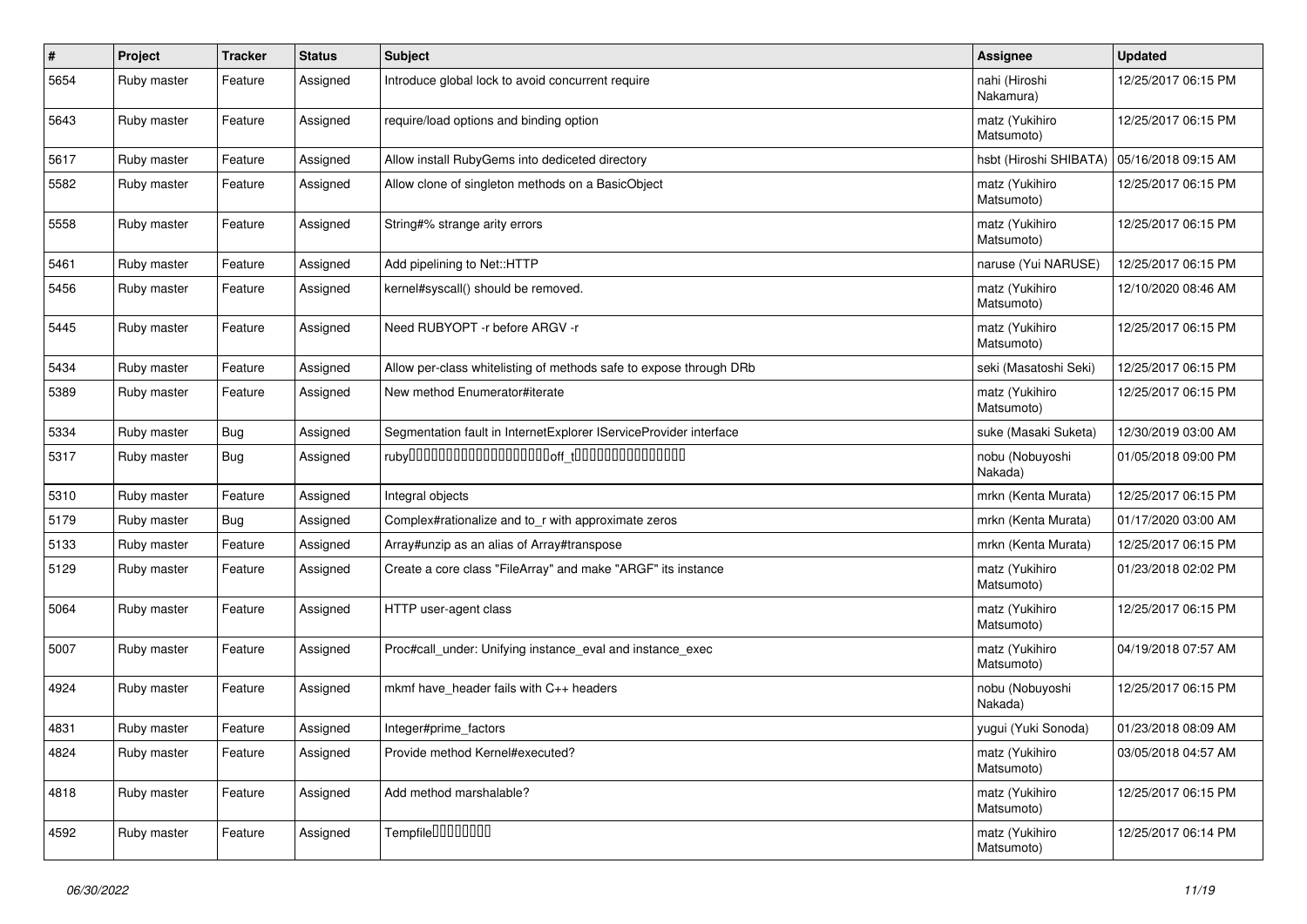| $\pmb{\#}$ | Project     | <b>Tracker</b> | <b>Status</b> | <b>Subject</b>                                                               | Assignee                           | <b>Updated</b>      |
|------------|-------------|----------------|---------------|------------------------------------------------------------------------------|------------------------------------|---------------------|
| 4539       | Ruby master | Feature        | Assigned      | Array#zip_with                                                               | matz (Yukihiro<br>Matsumoto)       | 11/28/2019 08:23 AM |
| 4521       | Ruby master | Feature        | Assigned      | NoMethodError#message may take very long to execute                          | matz (Yukihiro<br>Matsumoto)       | 12/25/2017 06:14 PM |
| 4514       | Ruby master | Feature        | Assigned      | #deep_clone and #deep_dup for Objects                                        | matz (Yukihiro<br>Matsumoto)       | 12/25/2017 06:14 PM |
| 4464       | Ruby master | Feature        | Assigned      | [PATCH] add Fcntl::Flock object for easier use of POSIX file locks           | kosaki (Motohiro<br><b>KOSAKI)</b> | 12/25/2017 06:14 PM |
| 4247       | Ruby master | Feature        | Assigned      | New features for Array#sample, Array#choice                                  | mame (Yusuke Endoh)                | 12/25/2017 06:14 PM |
| 4040       | Ruby master | <b>Bug</b>     | Assigned      | SystemStackError with Hash[*a] for Large _a_                                 | ko1 (Koichi Sasada)                | 12/25/2017 06:14 PM |
| 3953       | Ruby master | Feature        | Assigned      | TCPSocket / UDPSocket do not accept IPAddr objects.                          | knu (Akinori MUSHA)                | 12/25/2017 06:14 PM |
| 3731       | Ruby master | Feature        | Assigned      | Easier Embedding API for Ruby                                                | ko1 (Koichi Sasada)                | 12/25/2017 06:14 PM |
| 3608       | Ruby master | Feature        | Assigned      | Enhancing Pathname#each_child to be lazy                                     | akr (Akira Tanaka)                 | 12/25/2017 06:14 PM |
| 2631       | Ruby master | Feature        | Assigned      | Allow IO#reopen to take a block                                              | Glass_saga (Masaki<br>Matsushita)  | 05/24/2018 01:22 PM |
| 2324       | Ruby master | Feature        | Assigned      | Dir instance methods for relative path                                       | nobu (Nobuyoshi<br>Nakada)         | 12/25/2017 05:58 PM |
| 2294       | Ruby master | Feature        | Assigned      | [PATCH] ruby_bind_stack() to embed Ruby in coroutine                         | ko1 (Koichi Sasada)                | 01/05/2018 09:00 PM |
| 1644       | Ruby master | Feature        | Assigned      | recv on inherited socket wrapped in TCPSocket does not read data, on Windows | cruby-windows                      | 12/10/2020 08:45 AM |
| 595        | Ruby master | <b>Bug</b>     | Assigned      | Fiber ignores ensure clause                                                  | ioquatix (Samuel<br>Williams)      | 12/29/2019 10:37 AM |
| 18888      | Ruby master | Misc           | Open          | Migrate ruby-lang.org mail services to Google Domains and Google Workspace   |                                    | 06/30/2022 03:22 AM |
| 18887      | Ruby master | <b>Bug</b>     | Open          | documentation for protected methods                                          |                                    | 06/29/2022 08:08 AM |
| 18886      | Ruby master | <b>Bug</b>     | Open          | Struct aref and aset don't trigger any tracepoints.                          | ko1 (Koichi Sasada)                | 06/29/2022 06:05 AM |
| 18885      | Ruby master | Feature        | Open          | Long lived fork advisory API (potential Copy on Write optimizations)         |                                    | 06/28/2022 01:21 PM |
| 18883      | Ruby master | Bug            | Open          | parse.y: trailing comma cannot coexist with star                             |                                    | 06/28/2022 07:25 AM |
| 18880      | Ruby master | Bug            | Open          | IO#sysread on Windows does not validate arguments                            |                                    | 06/26/2022 04:26 PM |
| 18878      | Ruby master | <b>Bug</b>     | Open          | parse.y: Foo::Bar {} is inconsistently rejected                              |                                    | 06/28/2022 03:38 AM |
| 18877      | Ruby master | <b>Bug</b>     | Open          | parse.y: escaped space inconsistently allowed after assignment               |                                    | 06/26/2022 12:57 PM |
| 18842      | Ruby master | <b>Bug</b>     | Open          | Ruby's Resolv library does not handle correctly the `NODATA` case            |                                    | 06/19/2022 05:39 PM |
| 18841      | Ruby master | Feature        | Open          | Proposal: autoload_relative                                                  |                                    | 06/19/2022 11:22 PM |
| 18840      | Ruby master | Misc           | Open          | Top-level #using and other methods docs                                      |                                    | 06/18/2022 07:12 PM |
| 18837      | Ruby master | <b>Bug</b>     | Open          | Not possible to evaluate expression with numbered parameters in it           |                                    | 06/17/2022 12:48 PM |
| 18836      | Ruby master | Misc           | Open          | DevMeeting-2022-07-21                                                        |                                    | 06/30/2022 03:26 AM |
| 18835      | Ruby master | Feature        | Open          | Add InstructionSequence#type method                                          |                                    | 06/16/2022 10:30 PM |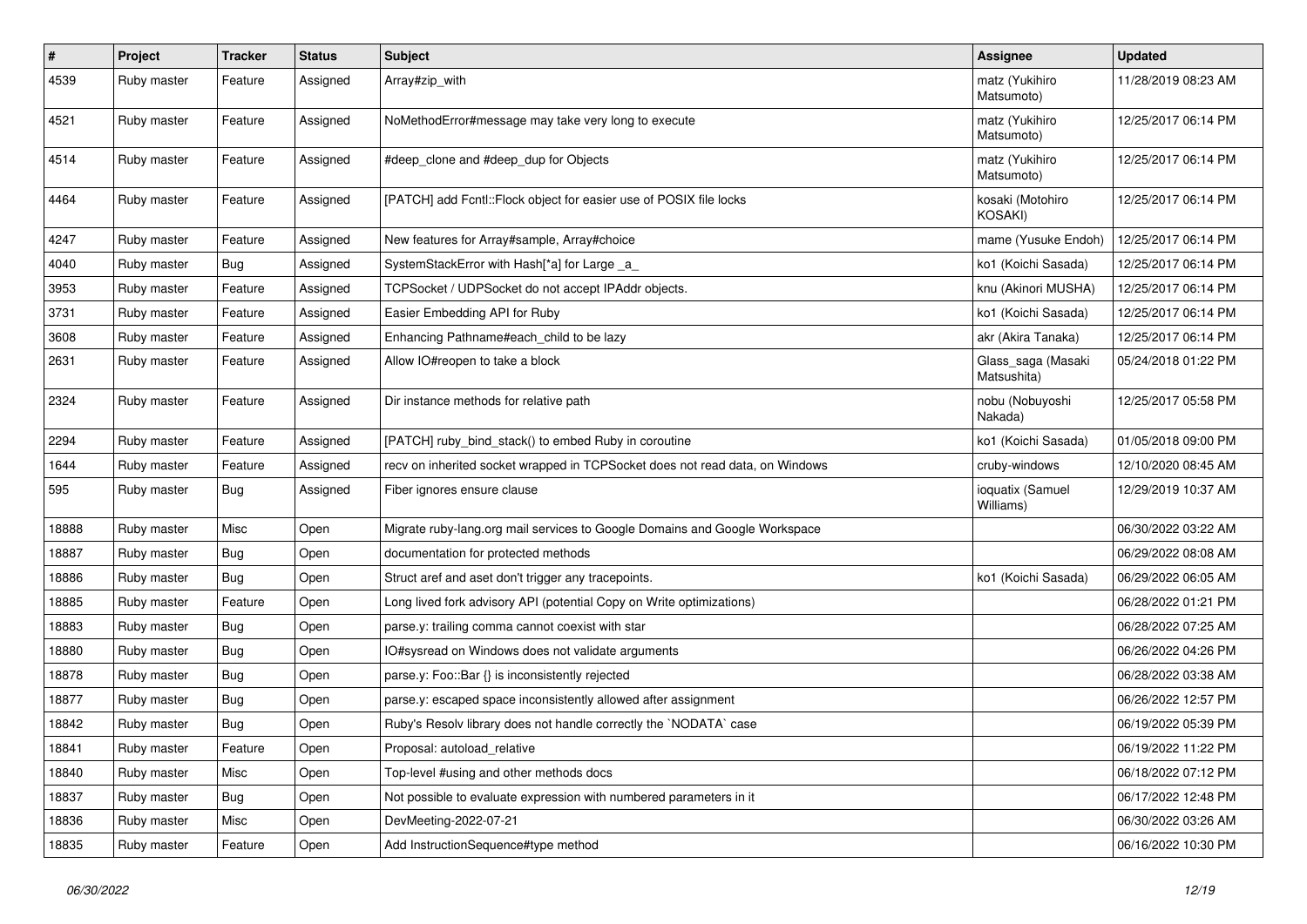| $\vert$ # | Project     | <b>Tracker</b> | <b>Status</b> | <b>Subject</b>                                                                                                     | Assignee                      | <b>Updated</b>      |
|-----------|-------------|----------------|---------------|--------------------------------------------------------------------------------------------------------------------|-------------------------------|---------------------|
| 18832     | Ruby master | Feature        | Open          | Do not have class/module keywords consider ancestors of Object                                                     |                               | 06/21/2022 05:50 AM |
| 18831     | Ruby master | Feature        | Open          | Block argument to 'yield'                                                                                          |                               | 06/18/2022 03:12 AM |
| 18826     | Ruby master | <b>Bug</b>     | Open          | Symbol#to_proc inconsistent, sometimes calls private methods                                                       |                               | 06/16/2022 07:27 AM |
| 18825     | Ruby master | Feature        | Open          | Specialized instruction for "array literal + `.hash`"                                                              |                               | 06/14/2022 05:24 PM |
| 18822     | Ruby master | Feature        | Open          | Ruby lack a proper method to percent-encode strings for URIs (RFC 3986)                                            |                               | 06/09/2022 02:42 PM |
| 18821     | Ruby master | Feature        | Open          | Expose Pattern Matching interfaces in core classes                                                                 |                               | 06/09/2022 07:24 AM |
| 18818     | Ruby master | <b>Bug</b>     | Open          | SEGV (Fiber scheduler?)                                                                                            | ioquatix (Samuel<br>Williams) | 06/06/2022 06:31 PM |
| 18816     | Ruby master | <b>Bug</b>     | Open          | Ractor segfaulting MacOS 12.4 (aarch64 / M1 processor)                                                             |                               | 06/13/2022 01:46 PM |
| 18815     | Ruby master | Feature        | Open          | instance_{eval,exec} vs Proc#>>                                                                                    |                               | 06/02/2022 05:17 PM |
| 18814     | Ruby master | Feature        | Open          | Ractor: add method to query incoming message queue size                                                            |                               | 06/02/2022 11:59 AM |
| 18812     | Ruby master | Feature        | Open          | Add ability to trace exit locations for YJIT                                                                       |                               | 06/01/2022 02:42 PM |
| 18810     | Ruby master | <b>Bug</b>     | Open          | Make `Kernel#p` interruptable.                                                                                     | ioquatix (Samuel<br>Williams) | 05/30/2022 12:44 AM |
| 18809     | Ruby master | Feature        | Open          | Add Numeric#ceildiv                                                                                                |                               | 06/21/2022 06:21 PM |
| 18805     | Ruby master | <b>Bug</b>     | Open          | IO::Buffer is inconsistent when returning a string from an empty buffer                                            |                               | 05/25/2022 12:45 PM |
| 18804     | Ruby master | <b>Bug</b>     | Open          | Invalid line number for putnil instruction                                                                         |                               | 05/25/2022 09:22 AM |
| 18799     | Ruby master | Bug            | Open          | Refinement#import_methods vs attr_reader                                                                           |                               | 05/25/2022 06:50 AM |
| 18798     | Ruby master | Feature        | Open          | UnboundMethod#==`with inherited classes                                                                            |                               | 05/25/2022 12:32 AM |
| 18797     | Ruby master | <b>Bug</b>     | Open          | Third argument to Regexp.new is a bit broken                                                                       |                               | 05/23/2022 10:11 AM |
| 18796     | Ruby master | <b>Bug</b>     | Open          | GC compaction gets stuck on Mac OS when a debugger is attached                                                     |                               | 06/08/2022 08:25 AM |
| 18795     | Ruby master | <b>Bug</b>     | Open          | Verbose GC debug output with -DRGENGC_DEBUG=5 causes a crash                                                       |                               | 06/08/2022 08:24 AM |
| 18794     | Ruby master | Bug            | Open          | Windows ucrt - intermittent SEGV TestObjSpace#test_reachable_objects_during_iteration                              |                               | 05/20/2022 05:19 PM |
| 18789     | Ruby master | <b>Bug</b>     | Open          | make test-bundled-gems failed after make install                                                                   |                               | 05/18/2022 01:01 AM |
| 18784     | Ruby master | <b>Bug</b>     | Open          | FileUtils.rm_f` and `FileUtils.rm_rf` should not mask exceptions                                                   |                               | 05/16/2022 09:04 AM |
| 18783     | Ruby master | <b>Bug</b>     | Open          | OptionParser should recognize "-" as an optional argument                                                          |                               | 05/19/2022 12:15 AM |
| 18782     | Ruby master | <b>Bug</b>     | Open          | Race conditions in autoload when loading the same feature with multiple threads.                                   |                               | 05/18/2022 09:22 PM |
| 18780     | Ruby master | Bug            | Open          | Incorrect binding receiver for C API rb_eval_string()                                                              |                               | 06/15/2022 12:14 AM |
| 18776     | Ruby master | Feature        | Open          | <b>Object Shapes</b>                                                                                               |                               | 05/13/2022 01:11 AM |
| 18774     | Ruby master | Feature        | Open          | Add Queue#pop(timeout:)                                                                                            |                               | 05/20/2022 12:27 AM |
| 18770     | Ruby master | <b>Bug</b>     | Open          | Inconsistent behavior of IO/StringIO's each methods when called with nil as a separator, limit and chomp:<br>true  |                               | 06/06/2022 05:38 PM |
| 18768     | Ruby master | <b>Bug</b>     | Open          | Inconsistent behavior of IO, StringIO and String each_line methods when return paragraph and chomp:<br>true passed |                               | 06/10/2022 03:46 PM |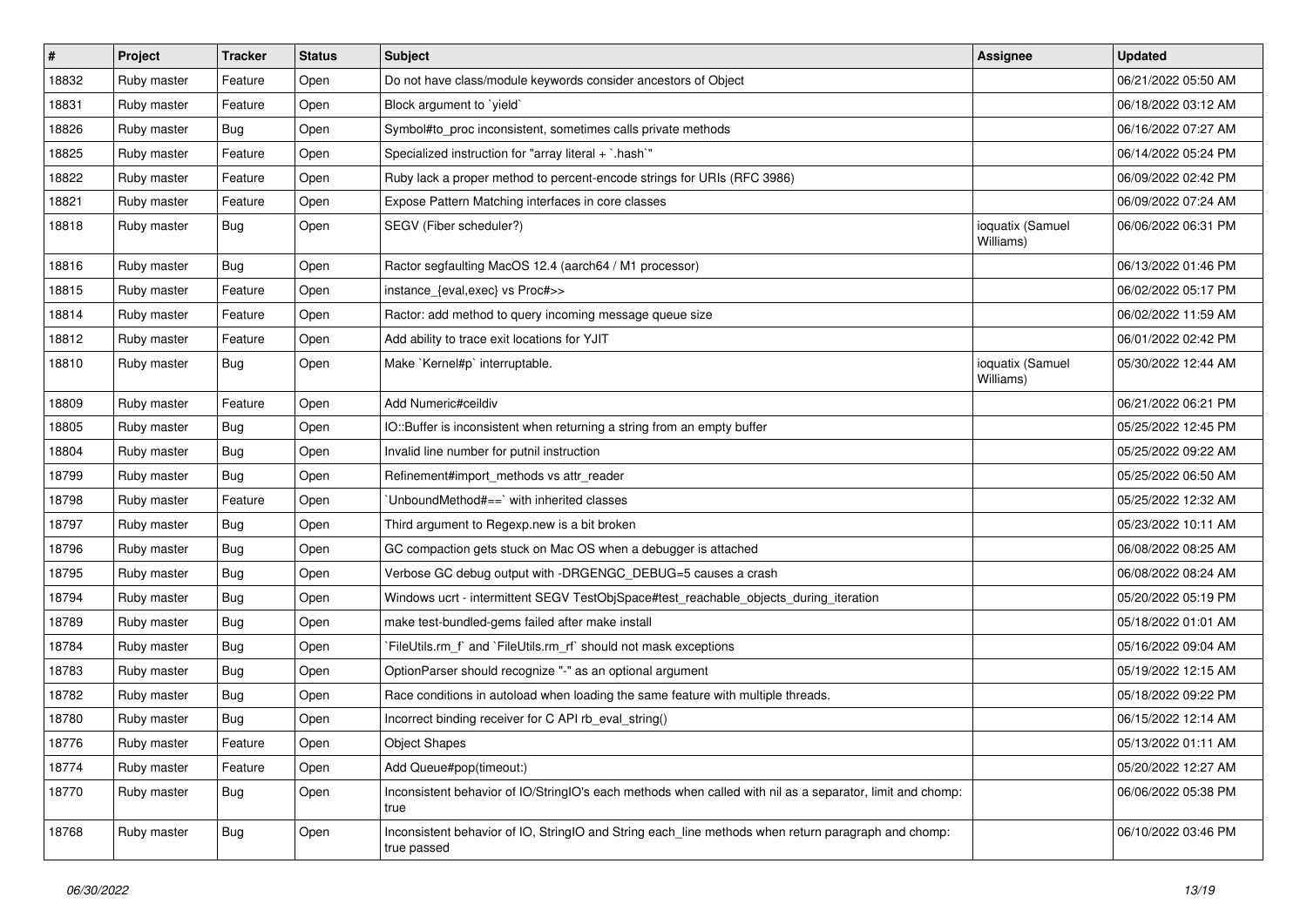| #     | Project     | <b>Tracker</b> | <b>Status</b> | <b>Subject</b>                                                                                       | <b>Assignee</b>               | <b>Updated</b>      |
|-------|-------------|----------------|---------------|------------------------------------------------------------------------------------------------------|-------------------------------|---------------------|
| 18767 | Ruby master | <b>Bug</b>     | Open          | IO.foreach hangs up when passes limit=0                                                              |                               | 06/18/2022 02:56 AM |
| 18764 | Ruby master | <b>Bug</b>     | Open          | Build Error when Using msys2-mingw64 and Ruby 3.2                                                    |                               | 05/10/2022 06:48 AM |
| 18763 | Ruby master | <b>Bug</b>     | Open          | The configure option "--with-openssl-dir" has lower precedence than pkg-config                       |                               | 05/11/2022 11:39 AM |
| 18762 | Ruby master | Feature        | Open          | Add an Array#undigits that compliments Integer#digits                                                |                               | 05/03/2022 08:08 PM |
| 18761 | Ruby master | Misc           | Open          | provide an example wasm project                                                                      | katei (Yuta Saito)            | 05/23/2022 11:01 AM |
| 18760 | Ruby master | <b>Bug</b>     | Open          | Ractors vs "skynet" microbenchmark                                                                   |                               | 05/02/2022 11:36 PM |
| 18759 | Ruby master | <b>Bug</b>     | Open          | snapshot-ruby_2_7: test failure on macos-12                                                          |                               | 04/28/2022 12:18 AM |
| 18758 | Ruby master | <b>Bug</b>     | Open          | Ruby fails to build on M1 Mac when x86 Homebrew is installed                                         |                               | 04/28/2022 03:19 PM |
| 18757 | Ruby master | Feature        | Open          | Introduce %R percent literal for anchored regular expression patterns                                |                               | 04/27/2022 05:30 PM |
| 18751 | Ruby master | <b>Bug</b>     | Open          | Regression on master for Method#== when comparing public with private method                         |                               | 05/18/2022 01:27 AM |
| 18743 | Ruby master | <b>Bug</b>     | Open          | Enumerator#next / peek re-use each others stacktraces                                                |                               | 04/19/2022 02:42 PM |
| 18740 | Ruby master | <b>Bug</b>     | Open          | Use of rightward assignment changes line number needed for line-targeted TracePoint                  |                               | 04/27/2022 09:56 AM |
| 18738 | Ruby master | <b>Bug</b>     | Open          | IRB can't recognize heredoc after words                                                              |                               | 04/18/2022 12:00 AM |
| 18737 | Ruby master | <b>Bug</b>     | Open          | Windows 'require' is case independent                                                                |                               | 04/22/2022 06:18 PM |
| 18736 | Ruby master | Feature        | Open          | self-p for method chain                                                                              |                               | 04/15/2022 11:09 AM |
| 18733 | Ruby master | <b>Bug</b>     | Open          | Ruby GC problems cause performance issue with Ractor                                                 |                               | 04/15/2022 09:13 AM |
| 18731 | Ruby master | <b>Bug</b>     | Open          | Parallel test-all sometimes does not run at all some tests                                           |                               | 04/23/2022 12:58 PM |
| 18726 | Ruby master | Misc           | Open          | CI Error on c99 and c2x                                                                              | shyouhei (Shyouhei<br>Urabe)  | 04/19/2022 09:05 AM |
| 18725 | Ruby master | Misc           | Open          | IO#write and IO#wait_writable block for write pipe if read pipe is closed in other thread on OpenBSD |                               | 04/13/2022 11:20 PM |
| 18690 | Ruby master | Feature        | Open          | Allow `Kernel#then` to take arguments                                                                |                               | 05/10/2022 06:16 PM |
| 18686 | Ruby master | <b>Bug</b>     | Open          | Regexp supporting unexpected age properties in Ruby < 3.2                                            |                               | 04/08/2022 06:52 PM |
| 18685 | Ruby master | Feature        | Open          | Enumerator.product: Cartesian product of enumerables                                                 |                               | 04/26/2022 07:02 AM |
| 18683 | Ruby master | Feature        | Open          | Allow to create hashes with a specific capacity.                                                     |                               | 04/22/2022 02:34 PM |
| 18678 | Ruby master | <b>Bug</b>     | Open          | Crash on Mac - vm_call0_cfunc_with_frame                                                             |                               | 05/26/2022 05:40 PM |
| 18675 | Ruby master | Feature        | Open          | Add new exception class for resolv timeouts                                                          |                               | 04/01/2022 11:22 PM |
| 18674 | Ruby master | Bug            | Open          | Build failure `make up` with WSL2                                                                    |                               | 04/01/2022 08:51 AM |
| 18668 | Ruby master | Feature        | Open          | Merge `io-nonblock` gems into core                                                                   |                               | 04/21/2022 10:02 AM |
| 18666 | Ruby master | Bug            | Open          | No rule to make target 'yaml/yaml.h', needed by 'api.o'                                              | hsbt (Hiroshi SHIBATA)        | 03/29/2022 11:17 AM |
| 18661 | Ruby master | <b>Bug</b>     | Open          | Net::HTTP behavior changed between 2.6 and 3.1 on windows.                                           |                               | 03/25/2022 01:57 PM |
| 18659 | Ruby master | Feature        | Open          | Create a Binding at the time of an exception and make it available to Rescue                         |                               | 03/25/2022 10:55 AM |
| 18658 | Ruby master | <b>Bug</b>     | Open          | Need openssl 3 support for Ubuntu 22.04 (Ruby 2.7.x and 3.0.x)                                       | rhenium (Kazuki<br>Yamaguchi) | 05/30/2022 08:06 PM |
| 18657 | Ruby master | <b>Bug</b>     | Open          | IRB raises exception when stdout is a pipe                                                           |                               | 06/08/2022 03:34 PM |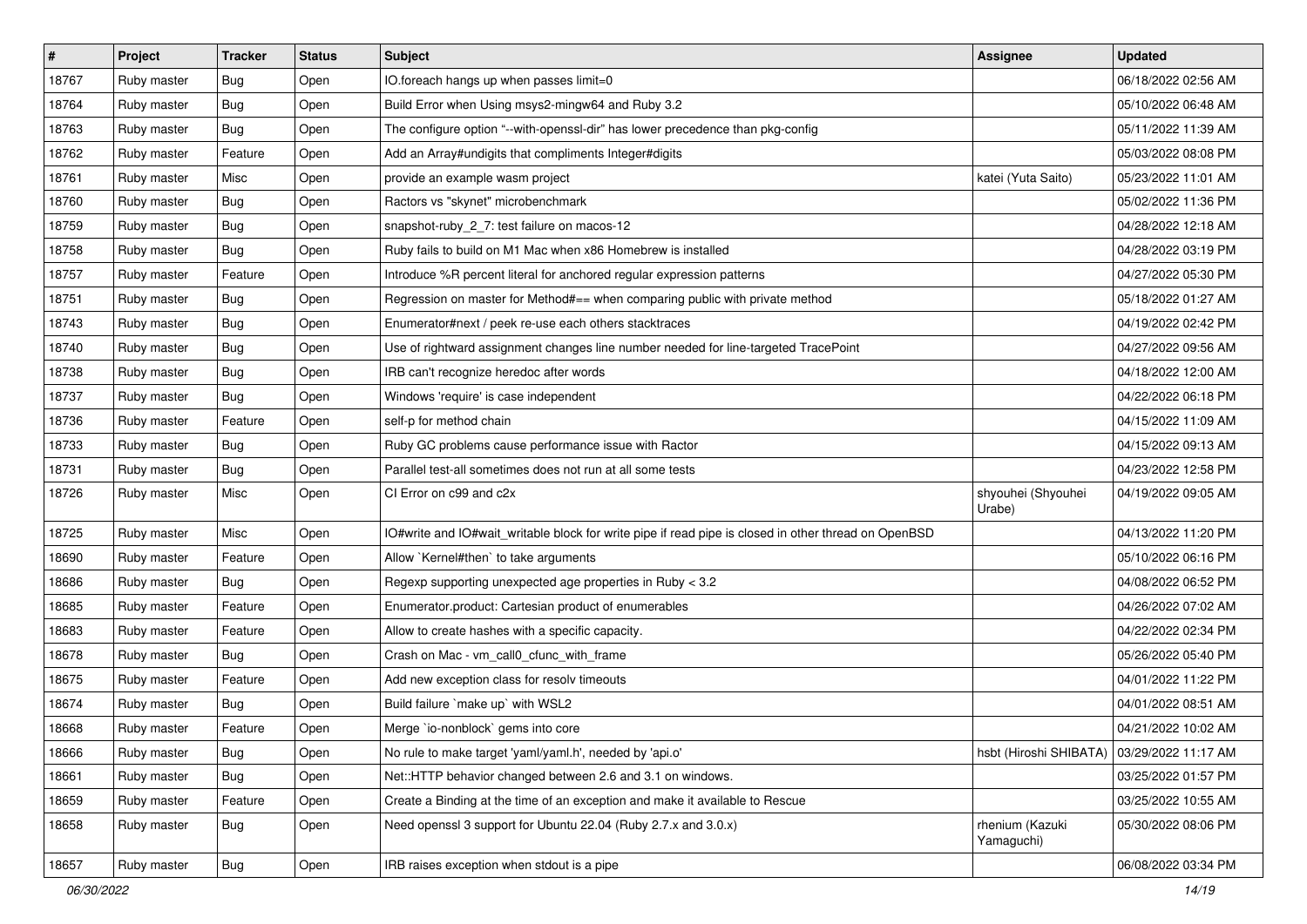| #     | Project     | <b>Tracker</b> | <b>Status</b> | <b>Subject</b>                                                                                                          | Assignee                   | <b>Updated</b>      |
|-------|-------------|----------------|---------------|-------------------------------------------------------------------------------------------------------------------------|----------------------------|---------------------|
| 18654 | Ruby master | Feature        | Open          | Enhancements to prettyprint                                                                                             | akr (Akira Tanaka)         | 05/12/2022 01:44 PM |
| 18651 | Ruby master | Bug            | Open          | oob access in CP51932 -> CP50220 transcoder                                                                             | akr (Akira Tanaka)         | 03/23/2022 01:17 PM |
| 18647 | Ruby master | Feature        | Open          | Non-recursive option for iseq-targeted Tracepoints in ruby 2.6+                                                         |                            | 03/18/2022 09:41 AM |
| 18644 | Ruby master | Feature        | Open          | Coerce anything callable to a Proc                                                                                      |                            | 06/18/2022 05:28 PM |
| 18642 | Ruby master | Feature        | Open          | Named ripper fields                                                                                                     |                            | 05/12/2022 01:37 PM |
| 18640 | Ruby master | Feature        | Open          | default empty string argument for `String#sub` and `String#sub!`, e.g. `"hello".sub("I")`                               |                            | 03/19/2022 02:33 AM |
| 18639 | Ruby master | Feature        | Open          | Update Unicode data to Unicode Version 15.0.0                                                                           | duerst (Martin Dürst)      | 03/22/2022 07:38 PM |
| 18630 | Ruby master | Feature        | Open          | Introduce general `IO#timeout` and `IO#timeout=`for all (non-)blocking operations.                                      |                            | 04/21/2022 09:36 AM |
| 18623 | Ruby master | <b>Bug</b>     | Open          | make runnable` does not work                                                                                            | nobu (Nobuyoshi<br>Nakada) | 03/16/2022 01:28 AM |
| 18622 | Ruby master | <b>Bug</b>     | Open          | const_get still looks in Object, while lexical constant lookup no longer does                                           |                            | 04/22/2022 11:26 AM |
| 18617 | Ruby master | Feature        | Open          | Allow multiples keys in Hash#[] acting like Hash#dig                                                                    |                            | 03/10/2022 01:36 PM |
| 18616 | Ruby master | <b>Bug</b>     | Open          | Error with clang(1) on MacOS due to __declspec()                                                                        |                            | 03/09/2022 10:50 AM |
| 18614 | Ruby master | <b>Bug</b>     | Open          | Error (busy loop) in<br>TestGemCommandsSetupCommand#test_destdir_flag_does_not_try_to_write_to_the_default_gem_hom<br>e | hsbt (Hiroshi SHIBATA)     | 03/17/2022 01:03 AM |
| 18608 | Ruby master | Bug            | Open          | require': cannot load such file -- ripper (LoadError) after `make distclean`                                            |                            | 05/27/2022 04:10 AM |
| 18605 | Ruby master | Bug            | Open          | Fails to run on (newer) 32bit Windows with ucrt                                                                         |                            | 04/01/2022 07:52 AM |
| 18603 | Ruby master | Feature        | Open          | Allow syntax like obj.method(arg)=value                                                                                 |                            | 02/27/2022 05:04 PM |
| 18601 | Ruby master | <b>Bug</b>     | Open          | Invalid byte sequences in Big5 encodings                                                                                | duerst (Martin Dürst)      | 02/23/2022 07:59 AM |
| 18597 | Ruby master | Feature        | Open          | Strings need a named method like 'dup' that doesn't duplicate if receiver is mutable                                    |                            | 02/26/2022 11:56 PM |
| 18594 | Ruby master | Feature        | Open          | Add a #to_h method on URI::Generic                                                                                      |                            | 03/31/2022 01:18 PM |
| 18593 | Ruby master | Feature        | Open          | Add back URI.escape                                                                                                     |                            | 02/18/2022 07:45 PM |
| 18587 | Ruby master | Misc           | Open          | What was the reason behind Ruby choosing SipHash for Hash?                                                              |                            | 02/17/2022 12:02 AM |
| 18583 | Ruby master | Feature        | Open          | Pattern-matching: API for custom unpacking strategies?                                                                  |                            | 03/17/2022 01:10 PM |
| 18580 | Ruby master | Bug            | Open          | Range#include? inconsistency for beginless String ranges                                                                |                            | 03/09/2022 10:22 PM |
| 18576 | Ruby master | Feature        | Open          | Rename `ASCII-8BIT` encoding to `BINARY`                                                                                |                            | 03/17/2022 03:06 PM |
| 18573 | Ruby master | Feature        | Open          | Object#pack1                                                                                                            |                            | 02/08/2022 08:51 AM |
| 18568 | Ruby master | Feature        | Open          | Explore lazy RubyGems boot to reduce need for --disable-gems                                                            |                            | 02/17/2022 07:15 AM |
| 18567 | Ruby master | <b>Bug</b>     | Open          | Depending on default gems in stdlib gems when not needed considered harmful                                             | hsbt (Hiroshi SHIBATA)     | 04/21/2022 04:45 PM |
| 18564 | Ruby master | Feature        | Open          | Add Exception#detailed_message                                                                                          | mame (Yusuke Endoh)        | 02/01/2022 08:06 PM |
| 18559 | Ruby master | Feature        | Open          | Allocation tracing: Objects created by the parser are attributed to Kernel.require                                      |                            | 06/28/2022 12:21 PM |
| 18554 | Ruby master | Feature        | Open          | Move unicode_normalize to a default gem                                                                                 |                            | 01/31/2022 05:51 PM |
| 18553 | Ruby master | Bug            | Open          | Memory leak on compiling method call with kwargs                                                                        | ko1 (Koichi Sasada)        | 03/23/2022 09:34 PM |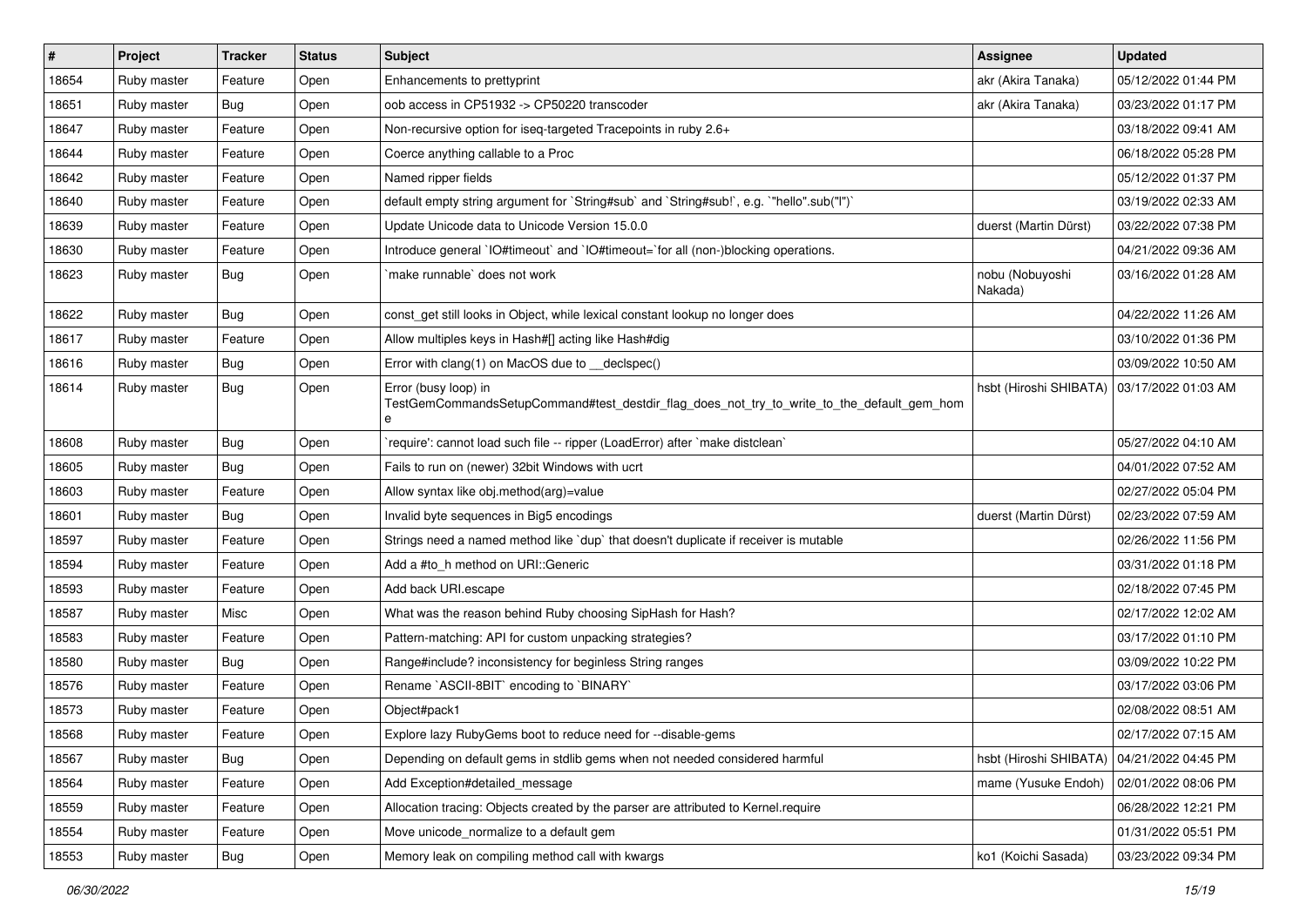| $\vert$ # | Project     | <b>Tracker</b> | <b>Status</b> | Subject                                                                                                        | <b>Assignee</b>                         | <b>Updated</b>      |
|-----------|-------------|----------------|---------------|----------------------------------------------------------------------------------------------------------------|-----------------------------------------|---------------------|
| 18551     | Ruby master | Feature        | Open          | Make Range#reverse_each to raise an exception if endless                                                       |                                         | 01/28/2022 11:13 PM |
| 18518     | Ruby master | Bug            | Open          | NoMemoryError + [FATAL] failed to allocate memory for twice 1 << large                                         |                                         | 01/28/2022 01:40 PM |
| 18515     | Ruby master | Feature        | Open          | Add Range#reverse_each implementation for performance                                                          |                                         | 01/31/2022 02:23 AM |
| 18510     | Ruby master | <b>Bug</b>     | Open          | Unexpected waiting for console when starting ruby on windows                                                   |                                         | 01/23/2022 02:53 PM |
| 18507     | Ruby master | <b>Bug</b>     | Open          | Incorrect target_os detection in configure script                                                              |                                         | 01/25/2022 08:57 AM |
| 18506     | Ruby master | Bug            | Open          | make and make install rebuild items every time unnecessarily - sometimes causing races in parallel<br>installs |                                         | 01/21/2022 01:46 PM |
| 18498     | Ruby master | Feature        | Open          | Introduce a public WeakKeysMap that compares by equality                                                       |                                         | 02/20/2022 04:06 PM |
| 18494     | Ruby master | Feature        | Open          | [RFC] ENV["RUBY_GC_"]= changes GC parameters dynamically                                                       |                                         | 01/17/2022 11:15 PM |
| 18492     | Ruby master | Bug            | Open          | 'rb_rescue2' inside 'rb_protect' segfaults on Windows                                                          |                                         | 01/14/2022 03:17 PM |
| 18478     | Ruby master | Feature        | Open          | Module#constant pairs                                                                                          |                                         | 01/11/2022 07:55 PM |
| 18477     | Ruby master | Feature        | Open          | Float#sqrt and Integer#sqrt                                                                                    |                                         | 01/11/2022 07:34 PM |
| 18476     | Ruby master | Bug            | Open          | Call to require stuck forever after receiving EAGAIN on writev when running with zeus                          |                                         | 02/28/2022 02:55 PM |
| 18473     | Ruby master | <b>Bug</b>     | Open          | Raw data in Socket::Option#inspect on Amazon Linux 2                                                           |                                         | 01/11/2022 02:13 PM |
| 18472     | Ruby master | Bug            | Open          | rb_w32_map_errno is not found on Ruby-3.1.0                                                                    |                                         | 01/13/2022 09:59 AM |
| 18463     | Ruby master | Feature        | Open          | Random number generation with xoshiro                                                                          |                                         | 02/13/2022 09:12 AM |
| 18462     | Ruby master | Feature        | Open          | Proposal to merge WASI based WebAssembly support                                                               |                                         | 03/24/2022 03:05 AM |
| 18457     | Ruby master | Bug            | Open          | ruby 2.7.5 fiddle/types.rb use uint32_t but fiddle/cparser.rb lacks uint32_t                                   |                                         | 01/03/2022 01:00 PM |
| 18456     | Ruby master | <b>Bug</b>     | Open          | rdoc non-determinism: module includes can be added once or twice to generated .ri                              |                                         | 01/01/2022 11:16 PM |
| 18455     | Ruby master | <b>Bug</b>     | Open          | IO#close` has poor performance and difficult to understand semantics.                                          |                                         | 04/04/2022 02:02 AM |
| 18454     | Ruby master | Bug            | Open          | YJIT slowing down key Discourse benchmarks                                                                     |                                         | 01/04/2022 08:45 AM |
| 18444     | Ruby master | Bug            | Open          | Trapped TSTP causes a locking deadlock in 3.0.3 onward                                                         |                                         | 05/26/2022 10:29 PM |
| 18440     | Ruby master | Feature        | Open          | YJIT is enabled if any YJIT tuning options are set                                                             |                                         | 12/30/2021 08:17 PM |
| 18439     | Ruby master | Feature        | Open          | Support YJIT for VC++                                                                                          | maximecb (Maxime<br>Chevalier-Boisvert) | 01/10/2022 11:29 PM |
| 18438     | Ruby master | Feature        | Open          | Add `Exception#additional_message` to show additional error information                                        |                                         | 02/07/2022 02:55 AM |
| 18435     | Ruby master | <b>Bug</b>     | Open          | Calling `protected` on ancestor method changes result of `instance_methods(false)`                             |                                         | 06/09/2022 10:23 AM |
| 18429     | Ruby master | <b>Bug</b>     | Open          | Configure ruby-3.0.3 on Solaris 10 Unknown keyword 'URL' in './ruby.tmp.pc'                                    |                                         | 01/18/2022 09:15 PM |
| 18423     | Ruby master | Feature        | Open          | Installing stable versions like 3.0.3 from source generates fatal error by make                                |                                         | 12/23/2021 11:44 PM |
| 18420     | Ruby master | Misc           | Open          | Question about how to handle IO.pipe reader and writer when forking                                            |                                         | 12/22/2021 12:04 AM |
| 18418     | Ruby master | Feature        | Open          | Add Net::HTTP#security_level=                                                                                  |                                         | 12/19/2021 11:58 AM |
| 18413     | Ruby master | <b>Bug</b>     | Open          | Segfault in 'ripper/lexer.rb'                                                                                  |                                         | 12/17/2021 04:49 PM |
| 18412     | Ruby master | <b>Bug</b>     | Open          | Segfault in test ractor.rb                                                                                     |                                         | 12/17/2021 04:23 AM |
| 18411     | Ruby master | Feature        | Open          | Introduce `Fiber.blocking` for disabling scheduler.                                                            |                                         | 12/23/2021 05:10 PM |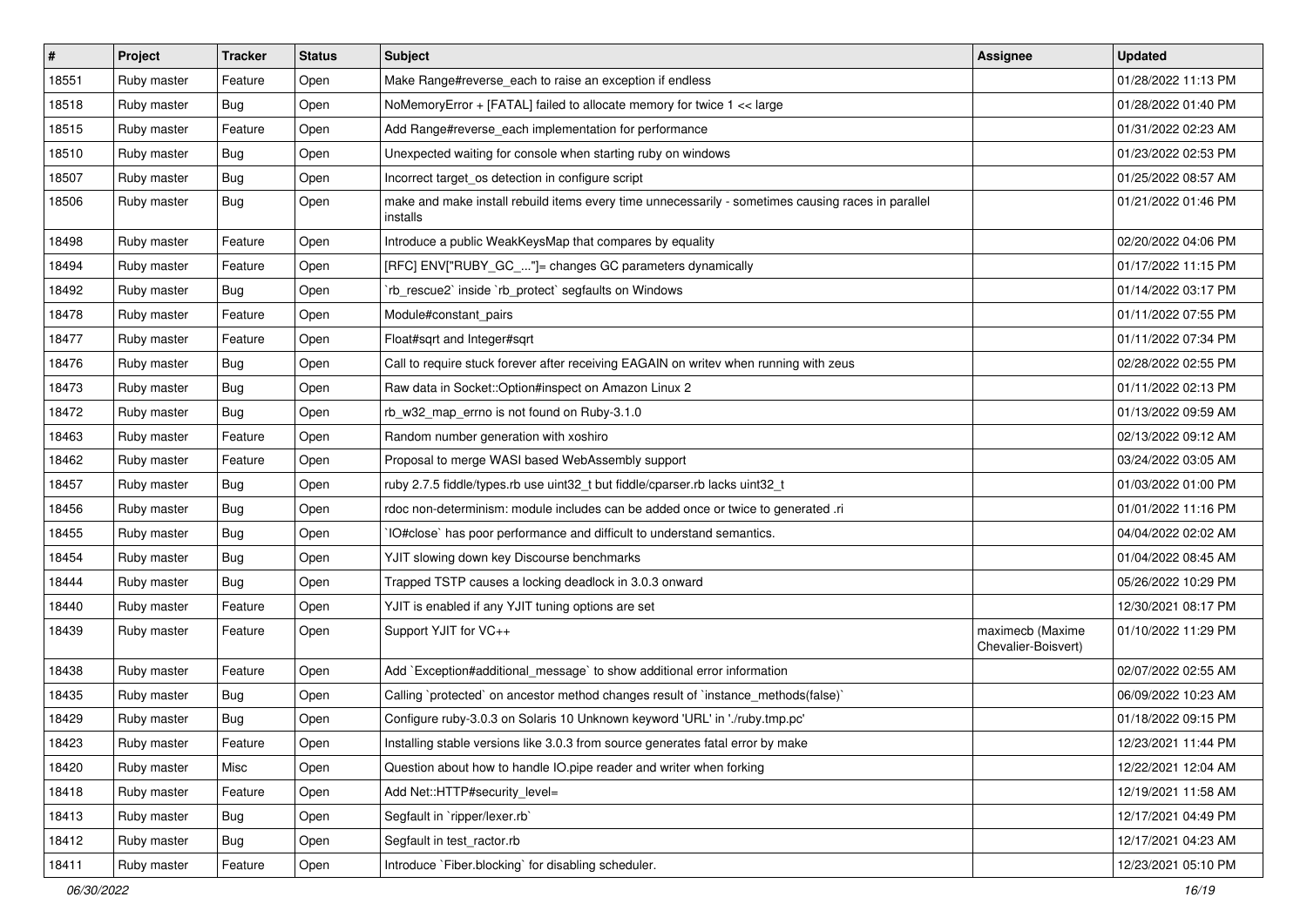| #     | Project     | <b>Tracker</b> | <b>Status</b> | <b>Subject</b>                                                                                                                             | Assignee                     | <b>Updated</b>      |
|-------|-------------|----------------|---------------|--------------------------------------------------------------------------------------------------------------------------------------------|------------------------------|---------------------|
| 18410 | Ruby master | Feature        | Open          | Proposal to make inspect include underscores on numerics                                                                                   |                              | 12/16/2021 09:07 AM |
| 18404 | Ruby master | Misc           | Open          | 3.1 documentation problems tracking ticket                                                                                                 |                              | 12/24/2021 03:59 PM |
| 18402 | Ruby master | Feature        | Open          | <b>Argument Labels</b>                                                                                                                     |                              | 01/31/2022 06:14 PM |
| 18401 | Ruby master | Feature        | Open          | Rework `require relative` to add the "current path" on `\$LOAD PATH`                                                                       |                              | 12/09/2021 05:41 PM |
| 18396 | Ruby master | Bug            | Open          | An unexpected "hash value omission" syntax error when without parentheses call expr follows                                                |                              | 03/29/2022 09:58 PM |
| 18395 | Ruby master | Feature        | Open          | Introduce Array#subtract! for performance                                                                                                  |                              | 12/08/2021 04:42 PM |
| 18393 | Ruby master | <b>Bug</b>     | Open          | TestReadline#test_interrupt_in_other_thread fails on armv7hl                                                                               |                              | 12/07/2021 02:03 PM |
| 18384 | Ruby master | Feature        | Open          | Pattern Match Object                                                                                                                       |                              | 05/07/2022 06:01 PM |
| 18380 | Ruby master | <b>Bug</b>     | Open          | TestAddressResolve#test_socket_getnameinfo_domain_blocking test failures                                                                   |                              | 12/21/2021 04:22 PM |
| 18379 | Ruby master | Bug            | Open          | [CI] Windows mingw/ucrt - test-all timeout failures                                                                                        |                              | 12/02/2021 02:23 AM |
| 18376 | Ruby master | Feature        | Open          | Version comparison API                                                                                                                     |                              | 12/30/2021 10:33 AM |
| 18369 | Ruby master | Feature        | Open          | users.detect(:name, "Dorian") as shorthand for users.detect { $ user $ user.name == "Dorian" }                                             |                              | 12/03/2021 02:23 PM |
| 18368 | Ruby master | Feature        | Open          | Range#step semantics for non-Numeric ranges                                                                                                |                              | 02/02/2022 03:42 PM |
| 18360 | Ruby master | Feature        | Open          | PrettyPrint enhancements                                                                                                                   |                              | 11/24/2021 12:15 AM |
| 18359 | Ruby master | Bug            | Open          | [Windows MinGW] warning Please include winsock2.h before windows.h                                                                         |                              | 11/23/2021 05:07 PM |
| 18357 | Ruby master | Feature        | Open          | Proposal: stop raising when block passed to IO#each_* closes the IO                                                                        |                              | 11/22/2021 09:03 PM |
| 18352 | Ruby master | Misc           | Open          | What is the Hash#grep expected?                                                                                                            |                              | 11/28/2021 10:39 PM |
| 18338 | Ruby master | Bug            | Open          | Encoding.default_external = Encoding::UTF_16BE may add a wrongly-encoded string to<br>\$LOADED_FEATURES                                    |                              | 11/15/2021 07:32 AM |
| 18334 | Ruby master | Feature        | Open          | ENV#to_h returns a new Hash object but Hash#to_h does not, which can cause inconsistencies                                                 |                              | 11/17/2021 05:46 PM |
| 18332 | Ruby master | Feature        | Open          | a ? b                                                                                                                                      |                              | 12/29/2021 04:38 AM |
| 18331 | Ruby master | Feature        | Open          | Kernel.#Time                                                                                                                               |                              | 11/13/2021 12:41 PM |
| 18296 | Ruby master | Feature        | Open          | Custom exception formatting should override `Exception#full_message`.                                                                      |                              | 12/15/2021 08:49 PM |
| 18291 | Ruby master | Feature        | Open          | When use $=$ with named group, if regex is on the right side, variable not defined.                                                        |                              | 11/06/2021 12:36 PM |
| 18286 | Ruby master | <b>Bug</b>     | Open          | Universal arm64/x86_84 binary built on an x86_64 machine segfaults/is killed on arm64                                                      |                              | 05/26/2022 09:45 PM |
| 18285 | Ruby master | Feature        | Open          | NoMethodError#message uses a lot of CPU/is really expensive to call                                                                        |                              | 01/30/2022 12:45 PM |
| 18281 | Ruby master | <b>Bug</b>     | Open          | Ruby 3.1.0: gem uninstall -alx fails to uninstall debug                                                                                    |                              | 06/16/2022 01:08 AM |
| 18277 | Ruby master | Bug            | Open          | buffer error (Zlib::BufError) in Zlib::Deflate#deflate when using MJIT                                                                     | k0kubun (Takashi<br>Kokubun) | 01/05/2022 03:04 PM |
| 18275 | Ruby master | Feature        | Open          | Add an option to define method to not capture the surrounding environment                                                                  | ko1 (Koichi Sasada)          | 12/03/2021 02:34 PM |
| 18269 | Ruby master | <b>Bug</b>     | Open          | trace_opt_not and trace_opt_regexpmatch2 insns are indistinguishable                                                                       |                              | 11/12/2021 07:44 AM |
| 18265 | Ruby master | Feature        | Open          | Self-contained one-binary feature which discuss on ruby kaigi 2021 day 2, <sup>[]</sup> Ruby Committers vs the<br>World / CRuby Committers |                              | 10/24/2021 04:11 PM |
| 18262 | Ruby master | Feature        | Open          | Enumerator::Lazy#partition                                                                                                                 |                              | 11/20/2021 10:17 AM |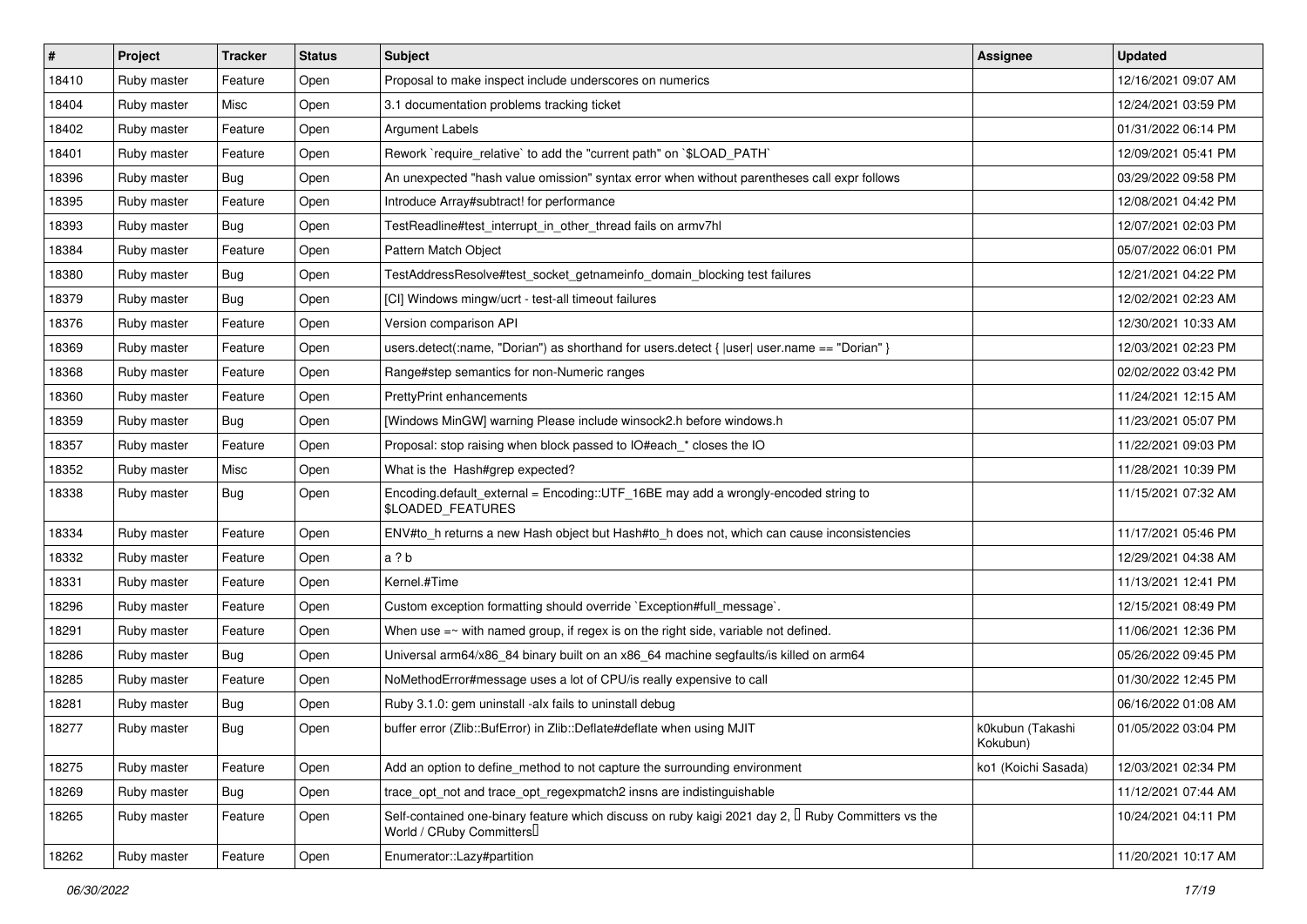| $\vert$ # | Project     | <b>Tracker</b> | <b>Status</b> | <b>Subject</b>                                                                                                                                                        | Assignee                      | <b>Updated</b>      |
|-----------|-------------|----------------|---------------|-----------------------------------------------------------------------------------------------------------------------------------------------------------------------|-------------------------------|---------------------|
| 18259     | Ruby master | Feature        | Open          | Support quarter spec %q in Time#strftime                                                                                                                              |                               | 10/21/2021 12:15 PM |
| 18258     | Ruby master | <b>Bug</b>     | Open          | Ractor shareable? can be slow and mutates internal object flags.                                                                                                      | ko1 (Koichi Sasada)           | 10/21/2021 08:58 AM |
| 18257     | Ruby master | Bug            | Open          | rb_mRubyVMFrozenCore is broken by GC run                                                                                                                              |                               | 02/10/2022 12:36 PM |
| 18256     | Ruby master | Feature        | Open          | Change the canonical name of Thread::Mutex, Thread::Queue, Thread::SizedQueue and<br>Thread::ConditionVariable to just Mutex, Queue, SizedQueue and ConditionVariable |                               | 10/20/2021 10:59 PM |
| 18255     | Ruby master | Bug            | Open          | ioctl zeroes the last buffer byte                                                                                                                                     |                               | 10/25/2021 08:13 AM |
| 18248     | Ruby master | Misc           | Open          | Add Feature Triaging Guide                                                                                                                                            |                               | 10/12/2021 03:21 PM |
| 18247     | Ruby master | Bug            | Open          | weird results for `Array#slice` or `Array#[]` with argument of type `Enumerator::ArithmeticSequence`                                                                  |                               | 03/30/2022 11:05 PM |
| 18242     | Ruby master | Feature        | Open          | Parser makes multiple assignment sad in confusing way                                                                                                                 |                               | 10/09/2021 07:58 AM |
| 18228     | Ruby master | Feature        | Open          | Add a 'timeout' option to 'IO.copy_stream'                                                                                                                            |                               | 10/01/2021 05:10 AM |
| 18227     | Ruby master | Feature        | Open          | Static class initialization.                                                                                                                                          | ioquatix (Samuel<br>Williams) | 09/29/2021 09:21 PM |
| 18194     | Ruby master | Feature        | Open          | No easy way to format exception messages per thread/fiber scheduler context.                                                                                          | mame (Yusuke Endoh)           | 09/29/2021 10:10 AM |
| 18186     | Ruby master | Bug            | Open          | SEGV with system command - MinGW?                                                                                                                                     |                               | 09/22/2021 03:20 PM |
| 18181     | Ruby master | Feature        | Open          | Introduce Enumerable#min_with_value, max_with_value, and minmax_with_value                                                                                            |                               | 01/25/2022 07:33 AM |
| 18179     | Ruby master | Feature        | Open          | Add Math methods to Numeric                                                                                                                                           |                               | 03/24/2022 02:54 PM |
| 18168     | Ruby master | Feature        | Open          | Add ActiveSupport deep_transform_values to Ruby                                                                                                                       |                               | 09/15/2021 05:29 AM |
| 18162     | Ruby master | Feature        | Open          | Shorthand method Proc#isolate to create isolated proc objects                                                                                                         |                               | 09/13/2021 02:33 AM |
| 18159     | Ruby master | Feature        | Open          | Integrate functionality of dead_end gem into Ruby                                                                                                                     | matz (Yukihiro<br>Matsumoto)  | 06/17/2022 02:06 PM |
| 18152     | Ruby master | <b>Bug</b>     | Open          | Fix theoretical bug with signals $+$ qsort                                                                                                                            |                               | 09/08/2021 03:38 PM |
| 18151     | Ruby master | Feature        | Open          | Incorrect Resolv result when DNS server is unreachable                                                                                                                |                               | 09/18/2021 12:22 AM |
| 18150     | Ruby master | Misc           | Open          | Proposal: Deprecate leading zero syntax to declare octals, since it's extremely confusing (and Python 3<br>removed it too)                                            |                               | 09/04/2021 03:21 AM |
| 18146     | Ruby master | Feature        | Open          | Add 'delete_prefix' and 'delete_suffix' to 'Pathname'                                                                                                                 |                               | 09/03/2021 04:59 AM |
| 18144     | Ruby master | Bug            | Open          | Timeout not working while regular expression match is running                                                                                                         |                               | 09/02/2021 07:08 AM |
| 18137     | Ruby master | Feature        | Open          | A new method to check Proc is isolated or not                                                                                                                         |                               | 10/27/2021 07:30 AM |
| 18136     | Ruby master | Feature        | Open          | take while after                                                                                                                                                      |                               | 01/28/2022 06:23 AM |
| 18135     | Ruby master | Feature        | Open          | Introduce Enumerable#detect_only                                                                                                                                      |                               | 09/02/2021 05:44 PM |
| 18132     | Ruby master | Bug            | Open          | TODO: fix ccan/list thread safety                                                                                                                                     |                               | 01/02/2022 08:22 AM |
| 18131     | Ruby master | <b>Bug</b>     | Open          | addr2line.c: Some inlined functions mistakenly shown                                                                                                                  |                               | 08/24/2021 07:59 PM |
| 18129     | Ruby master | <b>Bug</b>     | Open          | Ractor-incompatible global variables can be accessed through alias                                                                                                    |                               | 08/23/2021 10:08 PM |
| 18127     | Ruby master | Feature        | Open          | Ractor-local version of Singleton                                                                                                                                     |                               | 11/09/2021 02:45 PM |
| 18119     | Ruby master | <b>Bug</b>     | Open          | Ractor crashes when instantiating classes                                                                                                                             | ko1 (Koichi Sasada)           | 09/14/2021 01:42 AM |